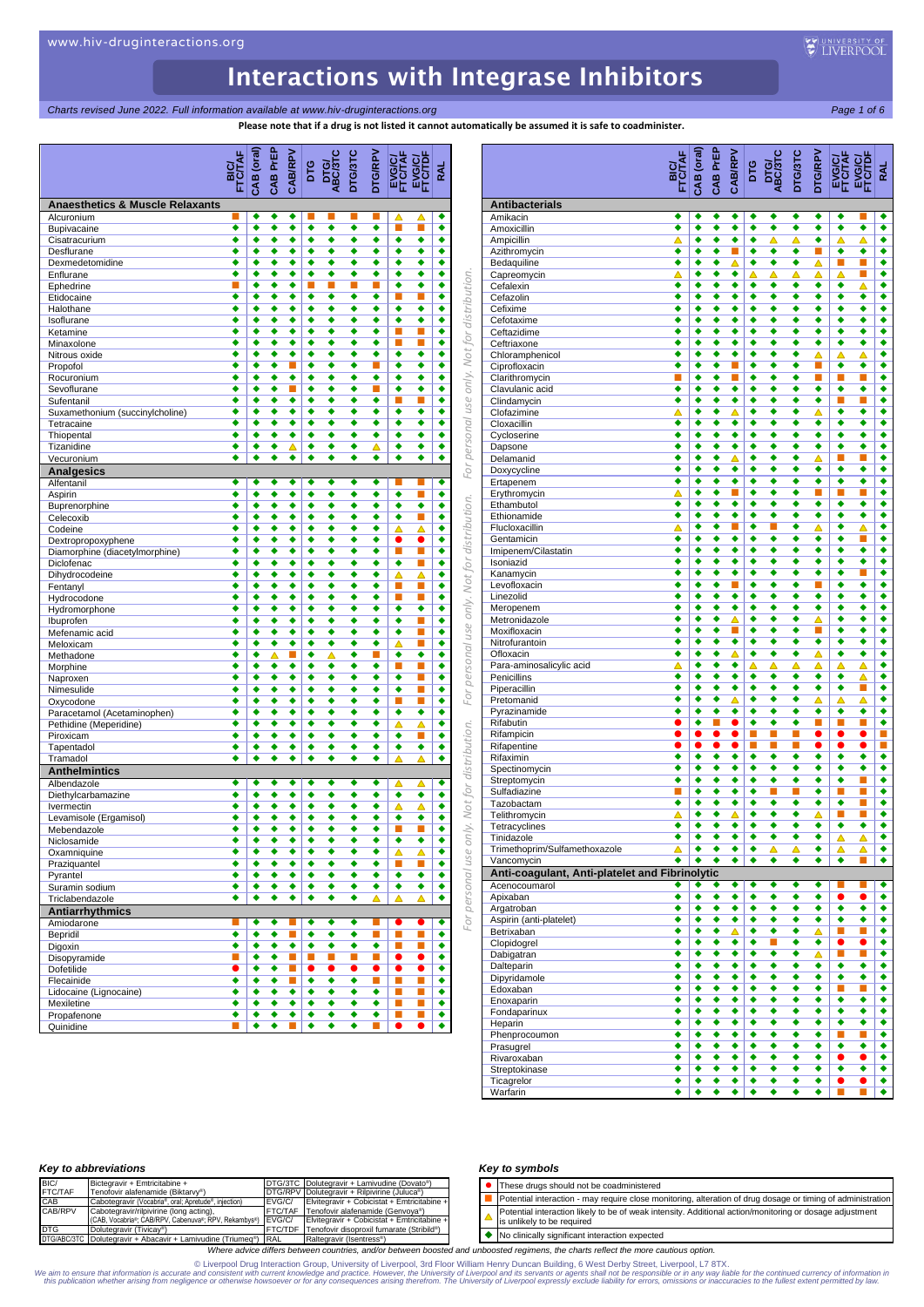*Charts revised June 2022. Full information available at www.hiv-druginteractions.org Page 2 of 6*

**Please note that if a drug is not listed it cannot automatically be assumed it is safe to coadminister.**

UNIVERSITY OF

|                                         |                        | CAB (oral)                | CAB PrEP               | CAB/RPV                | bтG                  |                      | <b>DTG/3TC</b> | <b>DTG/RPV</b>         | EVG/C/<br>FTC/TAF         | <b>EVG/C/</b><br>FTC/TDF | <b>RAL</b>          |                                              |
|-----------------------------------------|------------------------|---------------------------|------------------------|------------------------|----------------------|----------------------|----------------|------------------------|---------------------------|--------------------------|---------------------|----------------------------------------------|
|                                         | <b>BICAF</b>           |                           |                        |                        |                      |                      |                |                        |                           |                          |                     |                                              |
| <b>Anticonvulsants</b>                  |                        |                           |                        |                        |                      |                      |                |                        |                           |                          |                     |                                              |
| Carbamazepine                           | ●<br>٠                 | ٠                         | $\bullet$<br>٠         | $\bullet$<br>٠         | п<br>٠               | ■<br>٠               | П<br>٠         | ●<br>٠                 | П                         | п                        | ٠                   |                                              |
| Clonazepam<br>Eslicarbazepine           | $\bullet$              | $\bullet$                 | $\bullet$              | $\bullet$              | п                    | п                    | П              | $\bullet$              | П                         | п                        | п                   |                                              |
| Ethosuximide                            | ٠                      | ٠                         | ٠                      | ٠                      | ٠                    | ٠                    | ٠              | ٠                      | П                         |                          | ٠                   |                                              |
| Gabapentin                              | ٠                      | ٠                         | ٠                      | ٠                      | ٠                    | ٠                    | ٠              | ٠                      | ٠                         | ٠                        | ٠                   |                                              |
| Lacosamide<br>Lamotrigine               | ٠<br>٠                 | ٠<br>٠                    | ٠<br>٠                 | ٠<br>٠                 | ٠<br>٠               | ٠<br>٠               | ٠<br>٠         | ٠<br>٠                 | ٠<br>٠                    | ٠<br>٠                   | ٠<br>٠              |                                              |
| Levetiracetam                           | ٠                      | $\overline{\bullet}$      | ٠                      | Δ                      | ٠                    | ٠                    | ٠              | Δ                      | $\overline{\bullet}$      | ٠                        | ٠                   |                                              |
| Oxcarbazepine                           | $\bullet$              | $\bullet$                 | $\bullet$              | $\bullet$              | П                    | П                    | П              | $\bullet$              | П                         | п                        | п                   |                                              |
| Phenobarbital (Phenobarbitone)          | $\bullet$<br>$\bullet$ | $\bullet$<br>$\bullet$    | $\bullet$<br>$\bullet$ | $\bullet$<br>$\bullet$ | п<br>п               | П<br>п               | П<br>П         | $\bullet$<br>$\bullet$ | $\bullet$<br>$\bullet$    | $\bullet$<br>$\bullet$   | П<br>$\blacksquare$ |                                              |
| Phenytoin<br>Pregabalin                 | ٠                      | ٠                         | ٠                      | ٠                      | ٠                    | ٠                    | ٠              | ٠                      | ٠                         | ٠                        | ٠                   |                                              |
| Primidone                               |                        |                           | 0                      | 0                      | ш                    | ■                    | П              | 0                      | $\bullet$                 |                          | ▉                   |                                              |
| Tiagabine                               | ٠                      | ٠                         | ٠                      | ٠                      | ٠                    | ٠                    | ٠              | ٠                      | П                         | п                        | ٠                   |                                              |
| Topiramate<br>Valproate (Divalproex)    | ٠<br>٠                 | ٠<br>٠                    | ٠<br>٠                 | ٠<br>٠                 | ٠<br>٠               | ٠<br>٠               | ٠<br>٠         | ٠<br>٠                 | ٠<br>П                    | П<br>п                   | ٠<br>٠              |                                              |
| Vigabatrin                              | ٠                      | ٠                         | ٠                      | ٠                      | ٠                    | ٠                    | ٠              | ٠                      | ٠                         | ٠                        | ٠                   |                                              |
| Zonisamide                              | ٠                      | ٠                         | ٠                      | ٠                      | ٠                    | ٠                    | ٠              | ٠                      | ٠                         | ٠                        | ٠                   |                                              |
| Antidepressants                         | ٠                      | ٠                         | ٠                      |                        | ٠                    | ٠                    | ٠              | ٠                      | ٠                         |                          |                     | For personal use only. Not for distribution. |
| Agomelatine<br>Amitriptyline            | ٠                      | ٠                         | ٠                      | ٠<br>٠                 | ٠                    | ٠                    | ٠              | ٠                      | Δ                         | ٠<br>Δ                   | ٠<br>٠              |                                              |
| Bupropion                               | ٠                      | ٠                         | ٠                      | ٠                      | ٠                    | ٠                    | ٠              | ٠                      | Δ                         | Δ                        | ٠                   |                                              |
| Citalopram                              | ٠                      | ٠                         | ٠                      | п                      | ٠                    | ٠                    | ٠              | п                      | ▵                         | ▵                        | ٠                   |                                              |
| Clomipramine                            | ٠<br>٠                 | ٠<br>٠                    | ٠<br>٠                 | ٠<br>▵                 | ٠<br>٠               | ٠<br>٠               | ٠<br>٠         | ٠<br>Δ                 | П<br>Δ                    | п<br>Δ                   | ٠<br>٠              |                                              |
| Desipramine<br>Desvenlafaxine           | ٠                      | ٠                         | ٠                      | ٠                      | ٠                    | ٠                    | ٠              | ٠                      | ٠                         | ٠                        | ٠                   |                                              |
| Doxepin                                 | ٠                      | ٠                         | ٠                      | ٠                      | ٠                    | ٠                    | ٠              | ٠                      | Δ                         | Δ                        | ٠                   |                                              |
| Duloxetine                              | ٠                      | ٠                         | ٠                      | ٠                      | $\overline{\bullet}$ | $\overline{\bullet}$ | ٠              | ◆                      | Δ                         | Δ                        | ◆                   |                                              |
| Escitalopram<br>Fluoxetine              | ٠<br>٠                 | ٠<br>٠                    | ٠<br>٠                 | ٠                      | ٠<br>٠               | ٠<br>٠               | ٠<br>٠         | ■<br>٠                 | Δ<br>Δ                    | Δ<br>Δ                   | ٠<br>٠              |                                              |
| Fluvoxamine                             | ٠                      | ٠                         | ٠                      | ٠                      | ٠                    | ٠                    | ٠              | ٠                      | Δ                         | Δ                        | ٠                   |                                              |
| Imipramine                              | ٠                      | ٠                         | ٠                      | Δ                      | ٠                    | ٠                    | ٠              | △                      | П                         | п                        | ٠                   |                                              |
| Lithium                                 | ٠                      | ٠                         | ٠                      | Δ                      | ٠                    | ٠                    | ٠              | Δ                      | ٠                         |                          | ٠                   |                                              |
| Maprotiline<br>Mianserin                | ٠<br>٠                 | ٠<br>$\overline{\bullet}$ | ٠<br>٠                 | ▵<br>Δ                 | ٠<br>٠               | ٠<br>٠               | ٠<br>٠         | Δ<br>Δ                 | Δ<br>Δ                    | Ä<br>▵                   | ٠<br>٠              | For personal use only. Not for distribution. |
| Milnacipran                             | ٠                      | ٠                         | ٠                      | ٠                      | ٠                    | ٠                    | ٠              | ٠                      | ٠                         | ٠                        | ٠                   |                                              |
| Mirtazapine                             | ٠                      | ٠                         | ٠                      | Δ                      | ٠                    | ٠                    | ٠              | Δ                      | П                         | п                        | ٠                   |                                              |
| Nefazodone<br>Nortriptyline             | Δ<br>٠                 | ٠<br>٠                    | ٠<br>٠                 | ▵<br>Δ                 | ٠<br>٠               | ٠<br>٠               | ٠<br>٠         | △<br>Δ                 | П<br>▵                    | п<br>Δ                   | ٠<br>٠              |                                              |
| Paroxetine                              | ٠                      | ٠                         | ٠                      | ٠                      | ٠                    | ٠                    | ٠              | ٠                      | u,                        | $\blacksquare$           | ٠                   |                                              |
| Phenelzine                              | ٠                      | ٠                         | ٠                      | ٠                      | ٠                    | ٠                    | ٠              | ٠                      | ٠                         | ٠                        | ٠                   |                                              |
| Reboxetine                              | ٠                      | ٠                         | ٠                      | ٠                      | ٠                    | ٠                    | ٠              | ٠                      | ш                         | ш                        | ٠                   |                                              |
| Sertraline<br>Tranylcypromine           | ٠<br>٠                 | ٠<br>٠                    | ٠<br>٠                 | ٠<br>٠                 | ٠<br>٠               | ٠<br>٠               | ٠<br>٠         | ٠<br>٠                 | ٠<br>П                    | ٠<br>П                   | ٠<br>٠              |                                              |
| Trazodone                               | ٠                      | ٠                         | ٠                      | ٠                      | ٠                    | ٠                    | ٠              | ٠                      | П                         | п                        | ٠                   |                                              |
| Trimipramine                            | ٠                      | ٠                         | ٠                      | Δ                      | ٠                    | ٠                    | ٠              | Δ                      | Δ                         | Δ                        | ٠                   |                                              |
| Venlafaxine<br>Vortioxetine             | ٠<br>٠                 | ٠<br>٠                    | ٠<br>٠                 | Δ<br>٠                 | ٠<br>٠               | ٠<br>٠               | ٠<br>٠         | Δ<br>٠                 | Δ<br>Δ                    | Δ<br>Δ                   | ٠<br>٠              |                                              |
| <b>Anti-diabetics</b>                   |                        |                           |                        |                        |                      |                      |                |                        |                           |                          |                     | Not for distribution.                        |
| Acarbose                                | ٠                      | ٠                         | ٠                      | ٠                      | ٠                    | ٠                    | ٠              | ٠                      | ٠                         | ٠                        | ٠                   |                                              |
| Alogliptin                              | ٠                      | ٠                         | ٠                      | ٠                      | ٠                    | ٠                    | ٠              | ٠                      | ٠                         | ٠                        | ٠                   |                                              |
| Canagliflozin                           | ٠<br>٠                 | ٠<br>٠                    | ٠<br>٠                 | ٠<br>٠                 | ٠<br>٠               | ٠<br>٠               | ٠<br>٠         | ٠<br>٠                 | ٠<br>٠                    | п<br>٠                   | ٠<br>٠              |                                              |
| Dapagliflozin<br>Dulaglutide            |                        | ٠                         | ٠                      |                        | ٠                    | ٠                    | ٠              |                        |                           |                          |                     |                                              |
| Empagliflozin                           | ٠                      | ٠                         | ٠                      | ٠                      | ٠                    | ٠                    | ٠              | ٠                      | ٠                         | ٠                        | ٠                   | For personal use only.                       |
| Exenatide                               | ٠                      | ٠                         | ٠                      | ٠                      | ٠                    | ٠                    | ٠              | п                      | ٠                         | ٠                        | ٠                   |                                              |
| Glibenclamide (Glyburide)<br>Gliclazide | ٠<br>٠                 | ٠<br>٠                    | ٠<br>٠                 | ٠<br>٠                 | ٠<br>٠               | ٠<br>٠               | ٠<br>٠         | ٠<br>٠                 | П<br>п                    | п<br>T.                  | ٠<br>٠              |                                              |
| Glimepiride                             | ٠                      | ٠                         | ٠                      | ٠                      | ٠                    | ٠                    | ٠              | ٠                      | п                         | Ũ                        | ٠                   |                                              |
| Glipizide                               | ٠                      | ٠                         | ٠                      | ٠                      | ٠                    | ٠                    | ٠              | ٠                      | п                         | п                        | ٠                   |                                              |
| Insulin                                 | ٠                      | ٠                         | ٠                      | ٠                      | ٠                    | ٠                    | ٠              | ٠                      | ٠                         | ٠                        | ٠                   |                                              |
| Linagliptin<br>Liraglutide              | ٠<br>٠                 | ٠<br>٠                    | ٠<br>٠                 | ٠<br>٠                 | ٠<br>٠               | ٠<br>٠               | ٠<br>٠         | ٠<br>П                 | ٠<br>$\overline{\bullet}$ | ٠<br>٠                   | ٠<br>٠              |                                              |
| Metformin                               | п                      | ٠                         | ٠                      | ٠                      | $\mathbb{R}^n$       | П                    | П              | п                      | П                         | п                        | ٠                   |                                              |
| Nateglinide                             | ٠                      | ٠                         | ٠                      | ٠                      | ٠                    | ٠                    | ٠              | ٠                      | L.                        | п                        | ٠                   |                                              |
| Pioglitazone<br>Repaglinide             | ٠<br>٠                 | ٠<br>٠                    | ٠<br>٠                 | ٠<br>٠                 | ٠<br>٠               | ٠<br>٠               | ٠<br>٠         | ٠<br>٠                 | Δ<br>L.                   | Δ<br>×                   | ٠<br>٠              |                                              |
| Rosiglitazone                           | ٠                      | ٠                         | ٠                      | ٠                      | ٠                    | ٠                    | ٠              | ٠                      | ٠                         | ٠                        | ٠                   |                                              |
| Saxagliptin                             | ٠                      | ٠                         | ٠                      | ٠                      | ٠                    | ٠                    | ٠              | ٠                      | п                         | ×                        | ٠                   |                                              |
| Semaglutide                             | ٠                      | ٠                         | ٠                      | ٠                      | ٠                    | ٠                    | ٠              | п<br>٠                 | ٠                         | ٠<br>٠                   | ٠                   |                                              |
| Sitagliptin<br>Tolbutamide              | ٠<br>٠                 | ٠<br>٠                    | ٠<br>٠                 | ٠<br>٠                 | ٠<br>٠               | ٠<br>٠               | ٠<br>٠         | ٠                      | ◆<br>П                    | п                        | ٠<br>٠              |                                              |
| Vildagliptin                            | ٠                      | ٠                         | ٠                      | ٠                      | ٠                    | ٠                    | ٠              | ٠                      | ٠                         | ٠                        | ٠                   |                                              |

|                                |                      | CAB (oral            | CAB PrEP             | CAB/RPV                     | bтg                  | ABC/3TC                   | <b>DTG/3TC</b>            | <b>DTG/RPV</b>       | <b>EVG/C/</b><br>FTC/TAF | <b>EVG/C/</b><br>FTC/TDF    | ₹                    |
|--------------------------------|----------------------|----------------------|----------------------|-----------------------------|----------------------|---------------------------|---------------------------|----------------------|--------------------------|-----------------------------|----------------------|
| <b>Antifungals</b>             |                      |                      |                      |                             |                      |                           |                           |                      |                          |                             |                      |
| Amphotericin B                 | ٠                    | ٠                    | ٠                    | ٠                           | ٠                    |                           | ٠                         | ٠                    | ٠                        |                             | ٠                    |
| Anidulafungin                  | ٠                    | ٠                    | ٠                    | ∙                           | ٠                    | ٠                         | ٠                         | ٠                    | ٠                        | ٠                           | ◆                    |
| Caspofungin                    | $\overline{\bullet}$ | ∙                    | ∙                    | ∙                           | ٠                    | ∙                         | $\overline{\bullet}$      | $\overline{\bullet}$ | $\overline{\bullet}$     | $\overline{\bullet}$        | ∙                    |
| Clotrimazole (pessary, troche) | ٠                    | ٠                    | ٠                    | ٠                           | ٠                    | ٠                         | ٠                         | ▵                    | ٠                        | ٠                           | ٠                    |
| Clotrimazole (topical)         | ٠                    | ٠                    | ٠                    | ٠                           | ٠                    | ٠                         | ٠                         | ٠                    | ٠                        | ٠                           | ∙                    |
| Fluconazole                    | $\overline{\bullet}$ | ٠                    | ∙                    | п                           | ٠                    | ٠                         | ٠                         | П                    | Δ                        | п                           | ∙                    |
| Flucytosine                    | п<br>П               | ٠<br>П               | ٠<br>п               | ٠<br>$\bullet$              | ٠<br>∙               | П<br>$\overline{\bullet}$ | п<br>$\overline{\bullet}$ | ٠<br>п               | П<br>П                   | п<br>п                      | ٠                    |
| Griseofulvin                   | ٠                    | ٠                    | ٠                    |                             | ٠                    | ٠                         |                           |                      | $\bullet$                | $\bullet$                   | ◆<br>٠               |
| Isavuconazole                  | п                    | ٠                    | ٠                    | Δ                           | ٠                    | ٠                         | ٠<br>٠                    | Δ                    | П                        | п                           | ◆                    |
| Itraconazole                   | п                    | ٠                    | ∙                    | Δ<br>Δ                      | ٠                    | ٠                         | ٠                         | Δ<br>Δ               | П                        | п                           | ∙                    |
| Ketoconazole<br>Miconazole     | ٠                    | ٠                    | ٠                    | Δ                           | ٠                    | ٠                         | ٠                         | Δ                    | ٠                        | ٠                           | ٠                    |
| Nystatin                       | ٠                    | ٠                    | ٠                    | ٠                           | ٠                    | ٠                         | ٠                         | ٠                    | ٠                        | ٠                           | ∙                    |
| Posaconazole                   | Δ                    | ٠                    | ٠                    | Δ                           | ٠                    | ٠                         | ٠                         | Δ                    | П                        | п                           | ◆                    |
| Terbinafine                    | ٠                    | ٠                    | ٠                    | ٠                           | ٠                    | ٠                         | ٠                         | ٠                    | Δ                        | Δ                           | ٠                    |
| Voriconazole                   | Δ                    | ◆                    | ٠                    | Δ                           | ◆                    | ٠                         | $\overline{\bullet}$      | Δ                    |                          |                             | ◆                    |
| Antihistamines                 |                      |                      |                      |                             |                      |                           |                           |                      |                          |                             |                      |
| Astemizole                     | ٠                    | ٠                    | ٠                    | п                           | ٠                    | ٠                         | ٠                         |                      |                          |                             | ٠                    |
| Cetirizine                     | ٠                    | ٠                    | ٠                    | ٠                           | ٠                    | ٠                         | ٠                         | ٠                    | ٠                        | ٠                           | ٠                    |
| Chlorphenamine                 | ◆                    | ٠                    | ٠                    | ◆                           | ٠                    | ٠                         | ٠                         | ٠                    | Δ                        | Δ                           | ◆                    |
| Diphenhydramine                | ٠                    | ٠                    | ٠                    | ◆                           | ٠                    | ٠                         | ٠                         | ٠                    | Δ                        | Δ                           | ٠                    |
| Fexofenadine                   | ٠                    | ٠                    | ٠                    | ٠                           | ٠                    | ٠                         | ٠                         | ٠                    | Δ                        | Δ                           | ٠                    |
| Levocetirizine                 | ٠                    | ٠                    | ٠                    | ٠                           | ٠                    | ٠                         | ٠                         | ٠                    | ٠                        | ٠                           | ◆                    |
| Loratadine                     | ∙                    | ◆                    | 3                    | ∙                           | ◆                    | ∙                         | ∙                         | $\overline{\bullet}$ | $\overline{\Delta}$      | $\overline{\Delta}$         | ∙                    |
| Promethazine                   | ٠                    | ٠                    | ٠                    | Δ                           | ٠                    | ٠                         | ٠                         | ٠                    | Δ                        | Δ                           | ٠                    |
| Terfenadine                    | ٠                    | ٠                    | ٠                    | п                           | ٠                    | ٠                         | ٠                         | п                    | $\bullet$                | $\bullet$                   | ◆                    |
| <b>Antimigraine Agents</b>     |                      |                      |                      |                             |                      |                           |                           |                      |                          |                             |                      |
| Almotriptan                    | ٠                    | ٠                    | ٠                    | ٠                           | ٠                    | ٠                         | ٠                         | ٠                    | ٠                        | ٠                           | ٠                    |
| Dihydroergotamine              | ٠                    | ٠                    | ٠                    | Δ                           | ٠                    | ٠                         | ٠                         | Δ                    | $\bullet$                | $\bullet$                   | ∙                    |
| Eletriptan                     | ٠                    | ٠                    | ٠                    | ٠                           | ٠                    | ٠                         | ٠                         | ٠                    | $\bullet$                |                             | ٠                    |
| Ergotamine                     | ٠                    | ٠                    | ٠                    | ▵                           | ٠                    | ٠                         | ٠                         | ▵                    | $\bullet$                |                             | ٠                    |
| Rizatriptan                    | $\overline{\bullet}$ | $\overline{\bullet}$ | $\overline{\bullet}$ | ٠                           | $\overline{\bullet}$ | $\overline{\bullet}$      | $\overline{\bullet}$      | ٠                    | ٠                        | ٠                           | ∙                    |
| Sumatriptan                    | ٠                    | ٠                    | ٠                    | ٠                           | ٠                    | ٠                         | ٠                         | ٠                    | ٠                        | ٠                           | ٠                    |
| Zolmitriptan                   | ٠                    | ٠                    | ٠                    | ٠                           | ٠                    | ٠                         | ٠                         | ٠                    | П                        | П                           | ◆                    |
| Antiprotozoals                 |                      |                      |                      |                             |                      |                           |                           |                      |                          |                             |                      |
| Amodiaquine                    | ٠                    | ٠                    | ٠                    | ٠                           | ٠                    | ٠                         | ٠                         | ٠                    | ٠                        | ٠                           | ٠                    |
| Artemisinin                    | Δ                    | ٠                    | ٠                    | П                           | ٠                    | ٠                         | ٠                         | Δ                    | П                        | П                           | ◆                    |
| Atovaquone                     | ٠                    | ٠                    | ٠                    | ٠                           | ٠                    | ٠                         | ٠                         | ٠                    | ٠                        | ٠                           | ٠                    |
| Benznidazole                   | ٠                    | ٠<br>٠               | ٠<br>∙               | ٠                           | ٠<br>٠               | ٠<br>∙                    | ٠<br>∙                    | ٠                    | ٠                        | ٠                           | ٠<br>∙               |
| Chloroquine                    | п<br>٠               | ٠                    | ٠                    | п<br>٠                      | ۰                    | ٠                         | ٠                         | п<br>٠               | △<br>٠                   | ▵<br>٠                      | ٠                    |
| Diloxanide<br>Eflornithine     | Δ                    | ٠                    | ٠                    | ٠                           | ٠                    | Δ                         | Δ                         | ٠                    | Δ                        | $\overline{\blacktriangle}$ | ◆                    |
| Halofantrine                   | ٠                    | ٠                    | ٠                    | ш                           | ٠                    | ٠                         | ٠                         | D.                   | $\bullet$                | $\bullet$                   | ◆                    |
| Hydroxychloroquine             | п                    | ٠                    | ٠                    | п                           | ٠                    | ٠                         | ٠                         | п                    | Δ                        | Δ                           | ٠                    |
| Lumefantrine                   | ٠                    | ٠                    | ٠                    | $\overline{\blacktriangle}$ | ٠                    | ٠                         | ٠                         | Δ                    | П                        | П                           | ◆                    |
| Mefloquine                     | ٠                    | ٠                    | ٠                    | ▵                           | ٠                    | ٠                         | ٠                         | Δ                    | П                        | п                           | ٠                    |
| Meglumine antimoniate          | ٠                    | ٠                    | ٠                    | $\blacksquare$              | ٠                    | ٠                         | ٠                         | п                    | ٠                        | п                           | ◆                    |
| Melarsoprol                    | ∙                    | ō                    | ◆                    | ∙                           | ∙                    | $\overline{\bullet}$      | ō                         | $\overline{\bullet}$ | $\overline{\bullet}$     | $\overline{\bullet}$        | ∙                    |
| Miltefosine                    | ٠                    | ٠                    | ٠                    | ٠                           | ٠                    | ٠                         | ٠                         | ٠                    | ٠                        | ٠                           | ٠                    |
| Nifurtimox                     | ٠                    | ٠                    | ٠                    | ٠                           | ٠                    | ٠                         | ٠                         | ٠                    | ٠                        | ٠                           | ◆                    |
| Paromomycin                    | $\overline{\bullet}$ | ◆                    | ◆                    | ∙                           | $\overline{\bullet}$ | $\overline{\bullet}$      | $\overline{\bullet}$      | $\overline{\bullet}$ | $\overline{\bullet}$     | $\overline{\bullet}$        | ∙                    |
| Pentamidine                    | $\overline{\bullet}$ | ٠                    | ∙                    | П                           | $\overline{\bullet}$ | ٠                         | $\overline{\bullet}$      | П                    | $\overline{\bullet}$     | П                           | $\overline{\bullet}$ |
| Piperaquine                    | Δ                    | ٠                    | ∙                    | Δ                           | ٠                    | ٠                         | ٠                         | Δ                    | П                        | п                           | ∙                    |
| Primaquine                     | ٠                    | ٠                    | ٠                    | Δ                           | ٠                    | ٠                         | ٠                         | ▵                    | ٠                        | ٠                           | ٠                    |
| Proguanil                      | ٠                    | ٠                    | ٠                    | ٠                           | ٠                    | ٠                         | ٠                         | ٠                    | ٠                        | ٠                           | ∙                    |
| Pyrimethamine                  | Δ                    | ٠                    | ٠                    | ٠                           | ٠                    | ́                         | Δ                         | ٠                    | Δ                        | Δ                           | ٠                    |
| Quinine                        | ٠                    | ٠                    | ٠                    | п                           | ٠                    | ٠                         | ٠                         | ▬                    | $\Box$                   | ш                           | ٠                    |
| Sodium stibogluconate          | ٠                    | ٠                    | ٠                    | п                           | ٠                    | ٠                         | ٠                         | п                    | ٠                        | ٠                           | ٠                    |
| Sulfadoxine                    | Δ                    | $\overline{\bullet}$ | ∙                    | ٠                           | ∙                    | Δ                         | Δ                         | $\overline{\bullet}$ | Δ                        | Δ                           | ∙                    |

# *Key to abbreviations*

| BIC/       | Bictegravir + Emtricitabine +                                               |        | DTG/3TC Dolutegravir + Lamivudine (Dovato®)               |
|------------|-----------------------------------------------------------------------------|--------|-----------------------------------------------------------|
| FTC/TAF    | Tenofovir alafenamide (Biktaryv®)                                           |        | DTG/RPV Dolutegravir + Rilpivirine (Juluca <sup>®</sup> ) |
| CAB        | Cabotegravir (Vocabria®, oral; Apretude®, injection)                        | EVG/C/ | Elvitegravir + Cobicistat + Emtricitabine +               |
| CAB/RPV    | Cabotegravir/rilpivirine (long acting),                                     |        | FTC/TAF Tenofovir alafenamide (Genvova®)                  |
|            | (CAB, Vocabria®; CAB/RPV, Cabenuva®; RPV, Rekambys®) EVG/C/                 |        | Elvitegravir + Cobicistat + Emtricitabine +               |
| <b>DTG</b> | Dolutegravir (Tivicav <sup>®</sup> )                                        |        | FTC/TDF Tenofovir disoproxil fumarate (Stribild®)         |
|            | DTG/ABC/3TC Dolutegravir + Abacavir + Lamivudine (Triumeg <sup>®)</sup> RAL |        | Raltegravir (Isentress <sup>®</sup> )                     |

### *Key to symbols*

⚫ These drugs should not be coadministered

- Potential interaction may require close monitoring, alteration of drug dosage or timing of administration
- Potential interaction likely to be of weak intensity. Additional action/monitoring or dosage adjustment  $\Delta$ is unlikely to be required

◆ No clinically significant interaction expected

*Where advice differs between countries, and/or between boosted and unboosted regimens, the charts reflect the more cautious option.*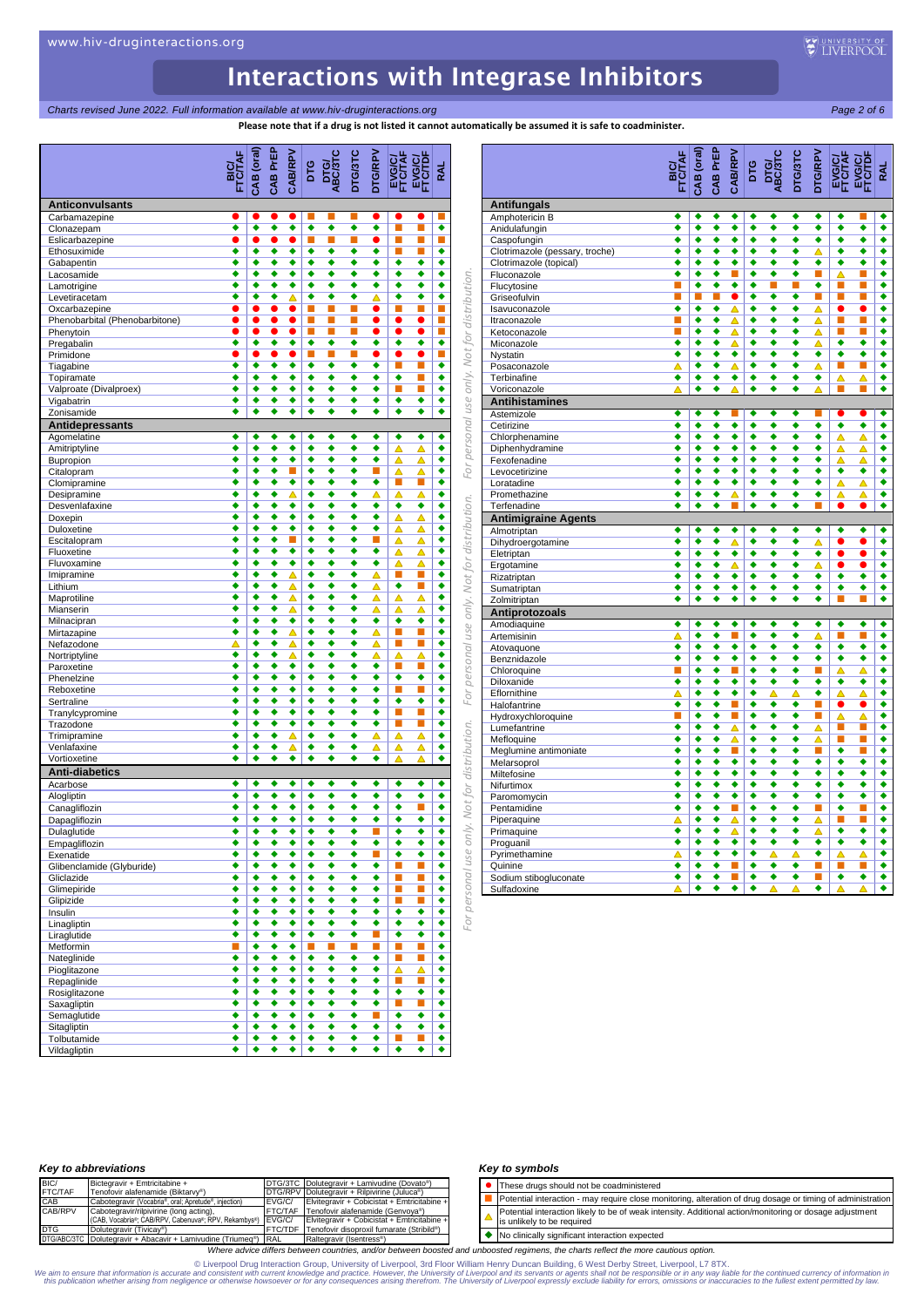**Charts revised June 2022. Full information available at www.hiv-druginteractions.org** Page 3 of 6<sup>2</sup>

**Please note that if a drug is not listed it cannot automatically be assumed it is safe to coadminister.**

UNIVERSITY OF

|                                       | FTC/TAF              | CAB (oral            | CAB PrEP             | CAB/RPV              | bтG                  | <b>DTG/</b><br>ABC/3TC | <b>DTG/3TC</b>            | <b>DTG/RPV</b>       | EVG/C/<br>FTC/TAF         | <b>EVG/C</b><br>FTC/TDF   | RAL                  |
|---------------------------------------|----------------------|----------------------|----------------------|----------------------|----------------------|------------------------|---------------------------|----------------------|---------------------------|---------------------------|----------------------|
| <b>Antipsychotics/Neuroleptics</b>    |                      |                      |                      |                      |                      |                        |                           |                      |                           |                           |                      |
| Amisulpride                           | ٠                    | ٠                    | ٠                    | ٠                    | ٠                    | ٠                      | ٠                         | ٠                    | ٠                         | ٠                         | ٠                    |
| Aripiprazole                          | ٠                    | ◆                    | ∙                    | À                    | ◆                    | ٠                      | ◆                         | Δ                    | П                         | п                         | ∙                    |
| Asenapine                             | ٠                    | ∙                    | ٠                    | Δ                    | ٠                    | ٠                      | ٠                         | Ā                    | Δ                         | $\overline{\Delta}$       | $\overline{\bullet}$ |
| Chlorpromazine                        | ٠<br>٠               | ٠                    | $\overline{\bullet}$ | П                    | ٠                    | ٠<br>٠                 | ٠                         |                      | Δ                         | Δ                         | ٠                    |
| Clozapine                             | ٠                    | ٠<br>◆               | ٠<br>٠               | Δ                    | ٠<br>∙               | ٠                      | ٠<br>٠                    | Δ                    | П                         |                           | ٠<br>٠               |
| Fluphenazine                          | ٠                    | ٠                    | ٠                    | Δ<br><b>I</b>        | ٠                    | ٠                      | ٠                         | Δ<br>п               | Δ<br>Δ                    | Δ<br>Δ                    | ٠                    |
| Haloperidol<br>Iloperidone            | ٠                    | ◆                    | ∙                    | Δ                    | $\overline{\bullet}$ | $\overline{\bullet}$   | ◆                         | Δ                    | П                         | п                         | ٠                    |
| Levomepromazine                       | ٠                    | ∙                    | ◆                    | П                    | ٠                    | ∙                      | ∙                         | П                    | Δ                         | Δ                         | ◆                    |
| Olanzapine                            | ٠                    | ٠                    | ٠                    | ٠                    | ٠                    | ٠                      | ٠                         | ٠                    | ٠                         | ٠                         | ٠                    |
| Paliperidone                          | ٠                    | ٠                    | ٠                    | Δ                    | ٠                    | ٠                      | ٠                         | Δ                    | Δ                         | Δ                         | ◆                    |
| Perazine                              | ٠                    | ◆                    | ∙                    | Δ                    | ∙                    | ∙                      | ∙                         | Δ                    | П                         | D.                        | ◆                    |
| Periciazine                           | ٠                    | ٠                    | ٠                    | Δ                    | ٠                    | ٠                      | ٠                         | Δ                    | Δ                         | Δ                         | ٠                    |
| Perphenazine                          | ٠                    | ٠                    | ٠                    | Δ                    | ٠                    | ٠                      | ◆                         | Δ                    | Δ                         | Δ                         | ◆                    |
| Pimozide                              | ٠                    | ٠                    | ٠                    | п                    | ٠                    | ٠                      | ٠                         | п                    | $\bullet$                 | $\bullet$                 | ٠                    |
| Pipotiazine                           | ٠                    | ◆                    | ٠                    | Δ                    | ٠                    | $\overline{\bullet}$   | ٠                         | Δ                    | △                         | Δ                         | ٠                    |
| Quetiapine                            | ٠<br>٠               | ٠<br>◆               | ٠                    | ٠                    | ٠                    | ٠<br>٠                 | ٠<br>٠                    | ٠                    |                           |                           | ٠<br>◆               |
| Risperidone                           | ٠                    | ٠                    | ٠<br>٠               | ٠<br>п               | ٠<br>٠               | ٠                      | ٠                         | ٠<br>п               | Ξ<br>٠                    | П<br>٠                    | ٠                    |
| Sulpiride<br>Thioridazine             | П                    | ◆                    | ∙                    | $\overline{\bullet}$ | $\overline{\bullet}$ | $\overline{\bullet}$   | ◆                         | п                    | Δ                         | Δ                         | ٠                    |
| Tiapride                              | ٠                    | ∙                    | ◆                    | Δ                    | ٠                    | ∙                      | ∙                         | Ā                    | ∙                         | ٠                         | ∙                    |
| Ziprasidone                           | ٠                    | ٠                    | ٠                    | $\bullet$            | ٠                    | ٠                      | ٠                         | $\bullet$            | п                         | п                         | ٠                    |
| Zotepine                              | ٠                    | ◆                    | ٠                    | Δ                    | ٠                    | ∙                      | ◆                         | Δ                    | П                         |                           | ◆                    |
| Zuclopenthixol                        | ٠                    | ٠                    | ٠                    | Δ                    | ٠                    | ٠                      | ٠                         | Δ                    | П                         | п                         | ٠                    |
| <b>Antivirals</b>                     |                      |                      |                      |                      |                      |                        |                           |                      |                           |                           |                      |
| Aciclovir                             | ٠                    | ٠                    | ٠                    | ٠                    | ٠                    | ٠                      | ٠                         | ٠                    | ٠                         | u                         | ٠                    |
| Adefovir                              |                      | ◆                    | ∙                    | ◆                    | ◆                    | ∙                      | $\overline{\bullet}$      | $\overline{\bullet}$ | $\bullet$                 |                           | ◆                    |
| Amantadine                            | ◆                    | $\overline{\bullet}$ | $\overline{\bullet}$ | ٠                    | Δ                    | Δ                      | Δ                         | Δ                    | $\overline{\bullet}$      | $\overline{\bullet}$      | ◆                    |
| Brincidofovir                         | Δ                    | ٠                    | ٠                    | ٠                    | ٠                    | ٠                      | ٠                         | ٠                    | E                         | П                         | ٠                    |
| Bulevirtide                           | ٠                    | ٠                    | ٠                    | Δ                    | ٠                    | ٠                      | ٠                         | Δ                    | $\bullet$                 | $\bullet$                 | ٠                    |
| Cidofovir                             | ٠                    | ٠                    | ٠                    | ٠                    | ٠                    | ∙                      | ٠                         | ٠                    | ◆<br>П                    | п<br>П                    | ∙                    |
| Daclatasvir                           | ٠<br>٠               | ٠                    | ٠                    | ∙<br>٠               | ٠                    | ∙                      | ◆                         | ∙<br>٠               |                           |                           | ٠                    |
| Elbasvir/Grazoprevir<br>Entecavir     | ٠                    | ٠<br>∙               | ٠<br>۰               | ∙                    | ٠<br>٠               | ٠<br>∙                 | ٠<br>∙                    | ٠                    | ٠                         | ٠                         | ٠<br>◆               |
| Famciclovir                           | ٠                    | ٠                    | $\overline{\bullet}$ | ٠                    | $\overline{\bullet}$ | $\overline{\bullet}$   | $\overline{\bullet}$      | ∙                    | $\overline{\bullet}$      | $\overline{\bullet}$      | $\overline{\bullet}$ |
| Foscarnet                             | $\overline{\bullet}$ | ٠                    | ٠                    | ◆                    | ٠                    | ٠                      | ٠                         | ◆                    | ◆                         | П                         | ٠                    |
| Ganciclovir                           | ٠                    | ٠                    | ٠                    | ٠                    | ٠                    | ٠                      | ٠                         | ٠                    | ٠                         | п                         | ٠                    |
| Glecaprevir/Pibrentasvir              | Δ                    | ٠                    | ٠                    | ٠                    | ٠                    | ٠                      | ٠                         | ٠                    | ٠                         | ٠                         | ٠                    |
| Ledipasvir/Sofosbuvir                 | ٠                    | ◆                    | ∙                    | ∙                    | ◆                    | ∙                      | $\overline{\bullet}$      | ∙                    | ◆                         |                           | ◆                    |
| Letermovir                            |                      | ٠                    | ٠                    | Δ                    | ٠                    | ٠                      | ٠                         | Δ                    | П                         |                           | ٠                    |
| Molnupiravir                          | ٠                    | ٠                    | ◆                    | ٠                    | ٠                    | ∙                      | ٠                         | ٠                    | ٠                         | ٠                         | ٠                    |
| Nirmatrelvir/Ritonavir                | ٠                    | ٠                    | ٠                    | ٠                    | ٠                    | ٠                      | ٠                         | ٠                    | П                         | п                         | ٠                    |
| Ombitasvir/Paritaprevir/r             | п                    | ∙                    | ٠                    | ū                    | ٠                    | ∙                      | ٠                         | п                    | $\overline{\bullet}$      | ō                         | ∙                    |
| Ombitasvir/Paritaprevir/r + Dasabuvir | Г                    | ◆                    | ٠                    | п                    | ٠                    | ∙                      | ◆                         | г                    | $\overline{\bullet}$      |                           | ◆                    |
| Oseltamivir                           | ٠<br>٠               | ٠<br>∙               | ٠<br>∙               | ٠<br>∙               | ٠<br>∙               | ٠<br>∙                 | ٠<br>∙                    | ٠<br>∙               | ٠<br>$\overline{\bullet}$ | ٠<br>$\overline{\bullet}$ | ٠<br>◆               |
| Remdesivir<br>Ribavirin               | $\overline{\bullet}$ | ∙                    | ∙                    | ٠                    | $\overline{\bullet}$ | ∙                      | $\overline{\bullet}$      | ∙                    | ∙                         | $\overline{\bullet}$      | ◆                    |
| Rimantadine                           | ٠                    | ٠                    | ٠                    | ٠                    | ٠                    | ٠                      | ٠                         | ٠                    | ٠                         | ٠                         | ٠                    |
| Simeprevir                            | ٠                    | ٠                    | ٠                    | ٠                    | ٠                    | ٠                      | ٠                         | ٠                    | $\bullet$                 | $\bullet$                 | ٠                    |
| Sofosbuvir                            | ٠                    | ◆                    | ٠                    | ٠                    | ٠                    | ٠                      | ٠                         | ٠                    | $\overline{\bullet}$      | ٠                         | $\overline{\bullet}$ |
| Sofosbuvir/Velpatasvir                | ٠                    | ٠                    | ٠                    | ٠                    | ٠                    | ٠                      | ٠                         | ٠                    | ٠                         |                           | ٠                    |
| Sofosbuvir/Velpatasvir/Voxilaprevir   | ٠                    | ٠                    | ٠                    | ٠                    | ٠                    | ٠                      | ٠                         | ٠                    | ٠                         |                           | ∙                    |
| Sotrovimab                            | ٠                    | ٠                    | ◆                    | ◆                    | ◆                    | ∙                      | ◆                         | ∙                    | ٠                         | ٠                         | ٠                    |
| Tecovirimat                           | п                    | ٠                    | ٠                    | ●                    | ٠                    | ٠                      | ٠                         | п                    | П                         | п                         | ٠                    |
| Telbivudine                           | ٠                    | ٠                    | ٠                    | ٠                    | ٠                    | ∙                      | ◆                         | ٠                    | $\overline{\bullet}$      | ∙                         | ٠                    |
| Tenofovir alafenamide (HBV)           |                      | ٠                    | ٠                    | ٠                    | ٠                    | ٠                      | ٠                         | ٠                    | $\overline{\bullet}$      | $\overline{\bullet}$      | ٠                    |
| Tixagevimab/Cilgavimab                | ٠                    | ٠                    | ٠                    | ٠                    | ٠                    | ٠                      | ٠                         | ٠                    | ٠                         | ٠                         | ٠                    |
| Valaciclovir                          | ٠<br>∙               | ◆<br>∙               | ∙<br>∙               | ∙<br>٠               | ∙<br>∙               | ∙<br>∙                 | $\overline{\bullet}$<br>∙ | ∙<br>◆               | $\overline{\bullet}$      | п<br>◆                    | ◆                    |
| Zanamivir                             |                      |                      |                      |                      |                      |                        |                           |                      | $\overline{\bullet}$      |                           | $\overline{\bullet}$ |

|                                         |                           | CAB (oral                 | CAB PrEP                  | CAB/RPV              | pтG                       | DTG/<br>\BC/3TC           | <b>PTG/3TC</b>            | <b>JTG/RPV</b>            | EVG/C                     | <b>EVG/DF</b><br>Frombe   | ₹                         |
|-----------------------------------------|---------------------------|---------------------------|---------------------------|----------------------|---------------------------|---------------------------|---------------------------|---------------------------|---------------------------|---------------------------|---------------------------|
| <b>Anxiolytics/Hypnotics/ Sedatives</b> |                           |                           |                           |                      |                           |                           |                           |                           |                           |                           |                           |
| Alprazolam                              | ٠                         | ٠                         | ٠                         | ٠                    | ٠                         |                           | ٠                         | ٠                         |                           |                           | ٠                         |
| Bromazepam                              | ◆                         | ◆                         | ◆                         | ◆                    | ٠                         | ٠                         | ◆                         | ∙                         | Δ                         | Δ                         | ∙                         |
| Buspirone                               | ∙                         | ∙                         | ∙                         | $\overline{\bullet}$ | ٠                         | ٠                         | ٠                         | ∙                         | П                         | П                         | ∙                         |
| Chlordiazepoxide                        | $\overline{\bullet}$      | ٠                         | ٠                         | $\overline{\bullet}$ | ٠                         | ٠                         | $\overline{\bullet}$      | $\overline{\bullet}$      | п                         | п                         | ◆                         |
| Clobazam                                | Δ                         | ٠                         | ٠                         | П                    | Δ                         | Δ                         | Δ                         | Δ                         | П                         | п                         | ٠                         |
| Clorazepate                             | ٠                         | $\overline{\bullet}$      | ◆                         | ٠                    | ٠                         | ٠                         | ٠                         | ٠                         | Ō,                        | П                         | ∙                         |
| Diazepam                                | ∙                         | ٠                         | ∙                         | ٠                    | ٠                         | ∙                         | ∙                         | $\overline{\bullet}$      | п                         | п                         | ∙                         |
| Estazolam                               | $\overline{\bullet}$      | ٠                         | $\overline{\bullet}$      | $\overline{\bullet}$ | ٠                         | $\overline{\bullet}$      | $\overline{\bullet}$      | $\overline{\bullet}$      | П                         | П                         | $\overline{\bullet}$      |
| Flunitrazepam                           | ٠                         | ٠                         | ٠                         | ٠                    | ٠                         | ٠                         | ٠                         | ٠                         | П                         | п                         | ٠                         |
| Flurazepam                              | ٠                         | ٠                         | ◆                         | ٠                    | ٠                         | ∙                         | ∙                         | ٠                         | п                         | п                         | ∙                         |
| Hydroxyzine                             | ٠                         | ٠                         | ∙                         | ٠                    | ٠                         | ٠                         | ٠                         | ٠                         | П                         | П                         | ◆                         |
| Lorazepam                               | ٠                         | ٠                         | ٠                         | ٠                    | ٠                         | ٠                         | ٠                         | ٠                         | ٠                         | ٠                         | ∙                         |
| Lormetazepam                            | ٠                         | ٠                         | ٠                         | ٠                    | ٠                         | ٠                         | ٠                         | ٠                         | ٠                         | ٠                         | ٠                         |
| Midazolam (oral)                        | ◆                         | ٠                         | ◆                         | $\overline{\bullet}$ | ٠                         | ٠                         | ٠                         | ٠                         | $\bullet$                 | $\bullet$                 | ◆                         |
| Midazolam (parenteral)                  | ∙<br>$\overline{\bullet}$ | ٠<br>٠                    | ٠<br>$\overline{\bullet}$ | ٠<br>٠               | ٠<br>٠                    | ٠<br>٠                    | ٠<br>$\overline{\bullet}$ | ٠<br>٠                    | п<br>$\overline{\bullet}$ | п<br>$\overline{\bullet}$ | ∙<br>$\overline{\bullet}$ |
| Oxazepam                                | ٠                         | ٠                         | ٠                         | ٠                    | ٠                         | ٠                         | ٠                         | ٠                         | ٠                         | ٠                         | ٠                         |
| Temazepam<br>Triazolam                  | ◆                         | ٠                         | ٠                         | ٠                    | ٠                         | ٠                         | ٠                         | ٠                         | $\bullet$                 | $\overline{\bullet}$      | ◆                         |
| Zaleplon                                | ∙                         | ٠                         | ∙                         | ∙                    | ٠                         | ٠                         | ٠                         | ∙                         | Δ                         | Δ                         | ∙                         |
| Zolpidem                                | $\overline{\bullet}$      | ٠                         | ٠                         | $\overline{\bullet}$ | ٠                         | ٠                         | ٠                         | ٠                         | п                         | п                         | ◆                         |
| Zopiclone                               | ٠                         | ٠                         | ٠                         | ٠                    | ٠                         | ٠                         | ٠                         | ٠                         | п                         | п                         | ٠                         |
| <b>Beta Blockers</b>                    |                           |                           |                           |                      |                           |                           |                           |                           |                           |                           |                           |
| Atenolol                                | П                         | ٠                         | ٠                         | ٠                    |                           |                           |                           | п                         |                           | п                         | ٠                         |
| Bisoprolol                              | ٠                         | ٠                         | ٠                         | ٠                    | ٠                         | ٠                         | ٠                         | ٠                         | Δ                         | Δ                         | ∙                         |
| Carvedilol                              | ٠                         | ٠                         | ٠                         | ٠                    | ٠                         | ٠                         | ٠                         | ٠                         | Δ                         | Δ                         | ٠                         |
| Metoprolol                              | ٠                         | ٠                         | ∙                         | ٠                    | ٠                         | ٠                         | ٠                         | ٠                         | Δ                         | Δ                         | ∙                         |
| Nebivolol                               | ٠                         | ٠                         | ٠                         | ٠                    | ٠                         | ٠                         | ٠                         | ٠                         | Δ                         | Δ                         | ٠                         |
| Oxprenolol                              | ∙                         | ٠                         | ٠                         | ٠                    | ٠                         | ٠                         | ∙                         | ∙                         | ٠                         | ◆                         | ◆                         |
| Pindolol                                | ٠                         | ٠                         | ٠                         | ٠                    | ٠                         | ٠                         | ٠                         | ٠                         | Δ                         | Δ                         | ◆                         |
| Propranolol                             | ٠                         | ٠                         | ٠                         | ∙                    | ٠                         | ٠                         | ٠                         | ٠                         | Δ                         | Δ                         | ∙                         |
| Timolol                                 | ٠                         | ٠                         | ٠                         | ٠                    | ٠                         | ٠                         | ٠                         | ٠                         | Δ                         | Δ                         | ٠                         |
| <b>Bronchodilators</b>                  |                           |                           |                           |                      |                           |                           |                           |                           |                           |                           |                           |
| Aclidinium bromide                      | ٠                         | ٠                         | ٠                         | ٠                    | ٠                         | ٠                         | ٠                         | ٠                         | ٠                         | ٠                         | ٠                         |
| Aminophylline                           | ٠                         | ٠                         | ٠                         | ٠                    | ٠                         | ٠                         | ٠                         | ٠                         | ٠                         | ٠                         | ٠                         |
| Formoterol                              | ٠                         | ٠                         | ٠                         | Δ                    | ٠                         | ٠                         | ٠                         | Δ                         | ∙                         | ◆                         | ◆                         |
| Glycopyrronium bromide                  | ٠                         | ٠                         | ٠                         | ٠                    | ٠                         | ٠                         | ٠                         | ٠                         | ٠                         | ٠                         | ∙                         |
| Indacaterol                             | ٠                         | ٠                         | ٠                         | ٠                    | ٠                         | ٠                         | ٠                         | ٠                         | ٠                         | ٠                         | ٠                         |
| Ipratropium bromide                     | $\overline{\bullet}$      | ٠                         | ◆                         | ٠                    | ٠                         | ٠                         | ٠                         | ٠                         | ∙                         | ◆                         | ◆                         |
| Montelukast                             | ٠<br>$\overline{\bullet}$ | ٠<br>$\overline{\bullet}$ | ٠<br>$\overline{\bullet}$ | ٠<br>∙               | ٠<br>$\overline{\bullet}$ | ٠<br>$\overline{\bullet}$ | ٠<br>$\overline{\bullet}$ | ٠<br>$\overline{\bullet}$ | Δ<br>ᄌ                    | Δ<br>⊼                    | ◆<br>∙                    |
| Olodaterol                              | ٠                         | ٠                         | ٠                         | ٠                    | ٠                         | ٠                         | ٠                         | ٠                         |                           |                           | ٠                         |
| Roflumilast<br>Salbutamol               | ٠                         | ٠                         | ٠                         | ٠                    | ٠                         | ٠                         | ٠                         | ٠                         | Δ<br>٠                    | Δ<br>٠                    | ٠                         |
| Salmeterol                              | ∙                         | $\overline{\bullet}$      | ٠                         | ٠                    | ٠                         | ◆                         | ◆                         | ◆                         | П                         | П                         | $\overline{\bullet}$      |
| Terbutaline                             | $\overline{\bullet}$      | $\overline{\bullet}$      | $\overline{\bullet}$      | $\overline{\bullet}$ | $\overline{\bullet}$      | $\overline{\bullet}$      | ∙                         | $\overline{\bullet}$      | $\overline{\bullet}$      | $\overline{\bullet}$      | ∙                         |
| Theophylline                            | ٠                         | ٠                         | ٠                         | ٠                    | ٠                         | ٠                         | ٠                         | ٠                         | ٠                         | ٠                         | ٠                         |
| Tiotropium bromide                      | ٠                         | ٠                         | ٠                         | ٠                    | ٠                         | ٠                         | ٠                         | ٠                         | ٠                         | ٠                         | ◆                         |
| Umeclidinium bromide                    | ٠                         | ٠                         | ٠                         | ٠                    | ٠                         | ٠                         | ٠                         | ٠                         | △                         | Δ                         | ◆                         |
| Vilanterol                              | ٠                         | ٠                         | ٠                         | ٠                    | ٠                         | ٠                         | ٠                         | ٠                         | Δ                         | Δ                         | ٠                         |
| <b>Calcium Channel Blockers</b>         |                           |                           |                           |                      |                           |                           |                           |                           |                           |                           |                           |
| Amlodipine                              | ٠                         | ٠                         | ٠                         | ٠                    | ٠                         | ٠                         | ٠                         | ٠                         | п                         | п                         | ٠                         |
| Diltiazem                               | Δ                         | ٠                         | $\overline{\bullet}$      | Δ                    | $\overline{\bullet}$      | $\overline{\bullet}$      | $\overline{\bullet}$      | ▵                         | П                         | п                         | ∙                         |
| Felodipine                              | ٠                         | ٠                         | ٠                         | ٠                    | ٠                         | ٠                         | ٠                         | ٠                         | ш                         | п                         | ◆                         |
| Nicardipine                             | $\overline{\bullet}$      | ٠                         | ٠                         | Δ                    | ٠                         | ٠                         | ٠                         | Δ                         | п                         | П                         | ٠                         |
| Nifedipine                              | ٠                         | ٠                         | ٠                         | ٠                    | ٠                         | ٠                         | ٠                         | ٠                         | П                         | п                         | ٠                         |
| Nisoldipine                             | ٠                         | ٠                         | ٠                         | ٠                    | ٠                         | ٠                         | ٠                         | ٠                         | п                         | п                         | ∙                         |
| Nitrendipine                            | ٠                         | ٠                         | ٠                         | ٠                    | ٠                         | ٠                         | ٠                         | ٠                         | п                         | п                         | ٠                         |
| Verapamil                               |                           | ٠                         | ٠                         | Δ                    | ٠                         | ٠                         | ٠                         | Δ                         | п                         | п                         | ٠                         |

# *Key to abbreviations*

| BIC/           | Bictegravir + Emtricitabine +                                                               |        | DTG/3TC Dolutegravir + Lamivudine (Dovato®)               |
|----------------|---------------------------------------------------------------------------------------------|--------|-----------------------------------------------------------|
| <b>FTC/TAF</b> | Tenofovir alafenamide (Biktarvv®)                                                           |        | DTG/RPV Dolutegravir + Rilpivirine (Juluca <sup>®</sup> ) |
| CAB            | Cabotegravir (Vocabria®, oral; Apretude®, injection)                                        | EVG/C/ | Elvitegravir + Cobicistat + Emtricitabine +               |
| CAB/RPV        | Cabotegravir/rilpivirine (long acting),                                                     |        | FTC/TAF Tenofovir alafenamide (Genvova <sup>®</sup> )     |
|                | (CAB, Vocabria <sup>®</sup> ; CAB/RPV, Cabenuva <sup>®</sup> ; RPV, Rekambys <sup>®</sup> ) | EVG/C/ | Elvitegravir + Cobicistat + Emtricitabine +               |
| DTG.           | Dolutegravir (Tivicav®)                                                                     |        | FTC/TDF Tenofovir disoproxil fumarate (Stribild®)         |
|                | DTG/ABC/3TC Dolutegravir + Abacavir + Lamivudine (Triumeg <sup>®)</sup> RAL                 |        | Raltegravir (Isentress <sup>®</sup> )                     |

#### *Key to symbols*

⚫ These drugs should not be coadministered

- Potential interaction may require close monitoring, alteration of drug dosage or timing of administration
- Potential interaction likely to be of weak intensity. Additional action/monitoring or dosage adjustment  $\Delta$ is unlikely to be required

◆ No clinically significant interaction expected

*Where advice differs between countries, and/or between boosted and unboosted regimens, the charts reflect the more cautious option.*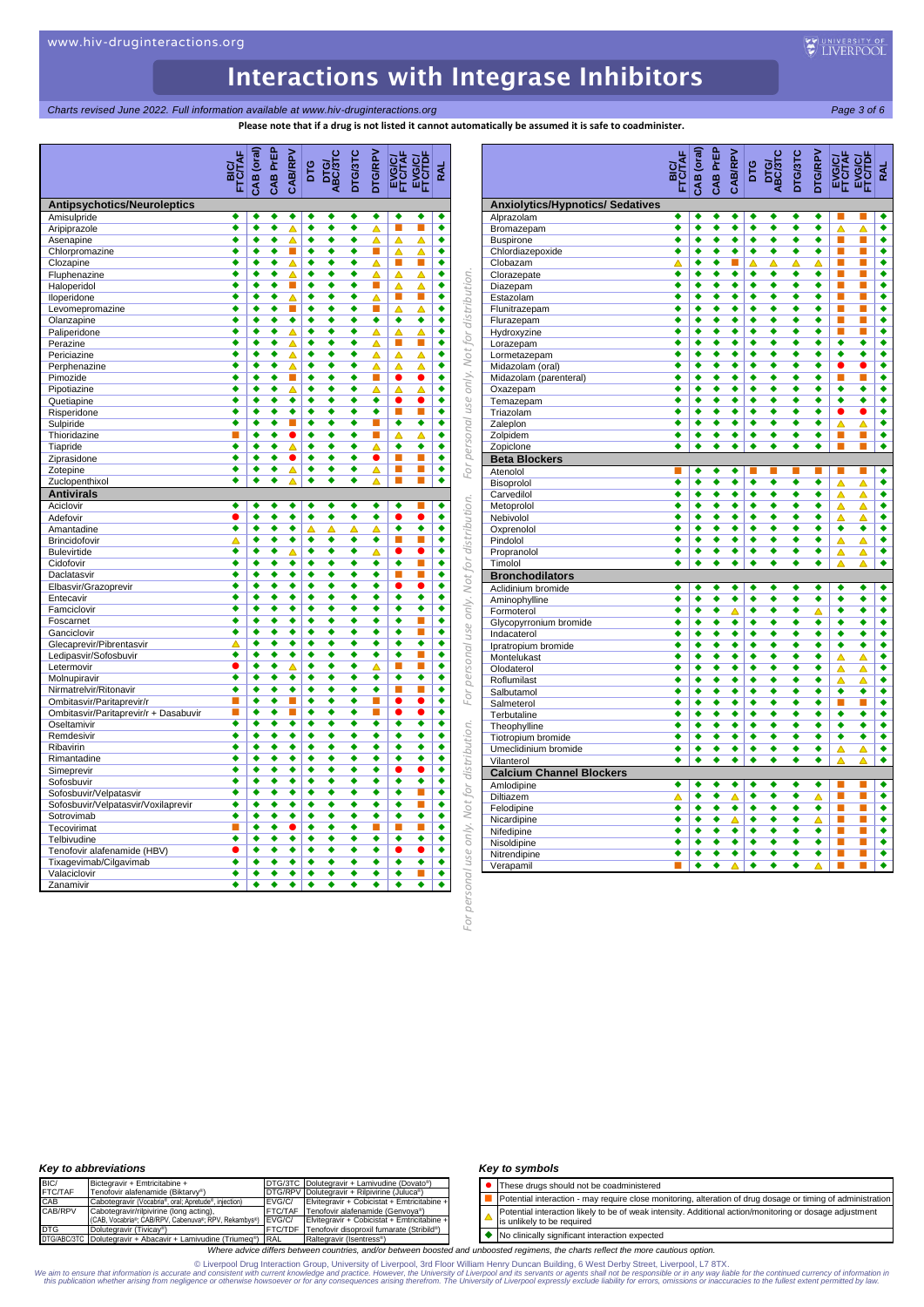**Charts revised June 2022. Full information available at www.hiv-druginteractions.org** Page 4 of 6<sup>2</sup>

**Please note that if a drug is not listed it cannot automatically be assumed it is safe to coadminister.**

UNIVERSITY OF

|                              | FTC/TAF   |           | CAB PrEP  |                           |                             |                        |                |                           |                      |                   |                      |
|------------------------------|-----------|-----------|-----------|---------------------------|-----------------------------|------------------------|----------------|---------------------------|----------------------|-------------------|----------------------|
|                              |           | CAB (oral |           | CAB/RPV                   | <b>DTG</b>                  | <b>DTG/</b><br>ABC/3TC | <b>DTG/3TC</b> | <b>DTG/RPV</b>            | EVG/C/<br>FTC/TAF    | EVG/C/<br>FTC/TDF | RAL                  |
| <b>Cancer Therapies</b>      |           |           |           |                           |                             |                        |                |                           |                      |                   |                      |
| Abemaciclib                  | ٠         | ٠         | ٠         | ٠                         | ٠                           | ٠                      | ٠              | ٠                         |                      |                   | ٠                    |
| Abiraterone                  | ٠         | ٠         | ٠         | ٠                         | ٠                           | ٠                      | ٠              | ٠                         | ٠                    | ٠                 | ٠                    |
| Acalabrutinib                | ٠         | ٠         | ٠         | ٠                         | ٠                           | ٠                      | ٠              | ٠                         |                      |                   | ٠                    |
| Anastrozole                  | ٠         | ٠         | ٠         | ٠                         | ٠                           | ٠                      | ٠              | ٠                         | П                    | п                 | ٠                    |
| Asparaginase                 | ٠         | ٠<br>٠    | ٠<br>٠    | ٠                         | ٠<br>٠                      | ٠<br>٠                 | ٠<br>٠         | ٠<br>٠                    | ٠<br>٠               | ٠<br>٠            | ٠                    |
| Avelumab<br>Bevacizumab      | ٠<br>٠    | ٠         | ٠         | ٠<br>٠                    | ٠                           | ٠                      | ٠              | ٠                         | ٠                    | ٠                 | ٠<br>٠               |
| Bexarotene                   | ш         | ٠         | ٠         |                           | ٠                           | ٠                      | ٠              | r.                        | ш                    | L.                | ٠                    |
| Bleomycin                    | ٠         | ٠         | ٠         | ٠                         | ٠                           | ٠                      | ٠              | ٠                         | ٠                    | ٠                 | ٠                    |
| Blinatumomab                 | ٠         | ٠         | ٠         | ٠                         | ٠                           | ٠                      | ٠              | ٠                         | ٠                    | ٠                 | ٠                    |
| Bortezomib                   | ٠         | ٠         | ٠         | Δ                         | ٠                           | ٠                      | ٠              | Δ                         | П                    | П                 | ٠                    |
| <b>Bosutinib</b>             | ٠         | ٠         | ٠         | Δ                         | ٠                           | ٠                      | ٠              | Δ                         |                      |                   | ٠                    |
| Brentuximab vedotin          | ٠         | ٠         | ٠         | ٠                         | ٠                           | ٠                      | ٠              | ٠                         | П                    | п                 | ٠                    |
| Cabazitaxel                  | ٠<br>٠    | ٠<br>٠    | ٠<br>٠    | ٠<br>Δ                    | ٠<br>٠                      | ٠<br>٠                 | ٠<br>٠         | ٠<br>△                    | П<br>П               | п<br>п            | ٠<br>٠               |
| Cabozantinib<br>Capecitabine | Δ         | ٠         | ٠         | Δ                         | ٠                           | Δ                      | Δ              | ٠                         | Δ                    | Δ                 | ٠                    |
| Carboplatin                  | ٠         | ٠         | ٠         | ٠                         | ٠                           | ٠                      | ٠              | ٠                         | ٠                    | п                 | ٠                    |
| Cetuximab                    | ٠         | ٠         | ٠         | ٠                         | ٠                           | ٠                      | ٠              | ٠                         | ٠                    | ٠                 | ٠                    |
| Chlorambucil                 | ٠         | ٠         | ٠         | ٠                         | ٠                           | ٠                      | ٠              | ٠                         | ٠                    | ٠                 | ٠                    |
| Cisplatin                    | П         | ٠         | ٠         | ٠                         | ٠                           | п                      | П              | $\overline{\bullet}$      | П                    |                   | $\overline{\bullet}$ |
| Cyclophosphamide             | ٠         | ٠         | ٠         | ٠                         | ٠                           | ٠                      | ٠              | ٠                         | п                    | п                 | ٠                    |
| Cytarabine                   | ٠         | ٠         | ٠         | ٠                         | ٠                           | ٠                      | ٠              | ٠                         | ٠                    | ٠                 | ٠                    |
| Dacarbazine                  | ٠         | ٠         | ٠         | ٠                         | ٠                           | ٠                      | ٠              | ٠                         | ٠                    | П                 | ٠                    |
| Dactinomycin                 | ٠         | ٠<br>٠    | ٠<br>٠    | ٠                         | ٠<br>٠                      | ٠<br>٠                 | ٠              | ٠                         | ٠                    | ٠                 | ٠<br>٠               |
| Dasatinib<br>Daunorubicin    | ٠<br>٠    | ٠         | ٠         | Δ<br>Δ                    | ٠                           | ٠                      | ٠<br>٠         | Δ<br>Δ                    | П<br>٠               | ٠                 | ٠                    |
| Docetaxel                    | ٠         | ٠         | ٠         | $\blacksquare$            | ٠                           | ٠                      | ٠              | D.                        | П                    | П                 | ٠                    |
| Doxorubicin                  | ٠         | ٠         | ٠         | п                         | ٠                           | ٠                      | ٠              | п                         | ٠                    | ٠                 | ٠                    |
| Droloxifene                  | ٠         | ٠         | ٠         | ٠                         | ٠                           | ٠                      | ٠              | ٠                         | ٠                    | ٠                 | ٠                    |
| Enzalutamide                 | $\bullet$ | $\bullet$ | $\bullet$ | $\bullet$                 | п                           | п                      | П              | $\bullet$                 | $\bullet$            | $\bullet$         | п                    |
| Epirubicin                   | ٠         | ٠         | ٠         | Δ                         | ٠                           | ٠                      | ٠              | Δ                         | $\overline{\bullet}$ | ٠                 | ٠                    |
| Erlotinib                    | ٠         | ٠         | ٠         | ٠                         | ٠                           | ٠                      | ٠              | ٠                         | П                    | П                 | ٠                    |
| Estramustine                 | ٠         | ٠         | ٠         | ٠                         | ٠                           | ٠                      | ٠              | ٠                         | ٠                    | ٠                 | ٠                    |
| Etoposide                    | ٠         | ٠<br>٠    | ٠<br>٠    | ٠<br>٠                    | ٠                           | ٠<br>٠                 | ٠<br>٠         | ٠<br>٠                    | П                    | П                 | ٠                    |
| Everolimus<br>Exemestane     | ٠<br>٠    | ٠         | ٠         | ٠                         | ٠<br>٠                      | ٠                      | ٠              | ٠                         | ٠                    | ٠                 | ٠<br>٠               |
| Fludarabine                  | ٠         | ٠         | ٠         | ٠                         | ٠                           | ٠                      | ٠              | ٠                         | ٠                    | ٠                 | ٠                    |
| Fluorouracil                 | Δ         | ٠         | ٠         | ▵                         | ٠                           | ▵                      | △              | ▵                         | △                    | ▵                 | ٠                    |
| Formestane                   | ٠         | ٠         | ٠         | ٠                         | ٠                           | ٠                      | ٠              | ٠                         | ٠                    | ٠                 | ٠                    |
| Gefitinib                    | ٠         | ٠         | ٠         | ٠                         | ٠                           | ٠                      | ٠              | ٠                         | П                    | П                 | ٠                    |
| Gemcitabine                  | ٠         | ٠         | ٠         | ٠                         | ٠                           | ٠                      | ٠              | ٠                         | ٠                    | ٠                 | ٠                    |
| Ifosfamide                   |           | ٠         | ٠         | $\bullet$                 | ٠                           | ٠                      | ٠              | ш                         | П                    |                   | ٠                    |
| Imatinib                     | ٠<br>٠    | ٠<br>٠    | ٠<br>٠    | п<br>$\overline{\bullet}$ | ٠<br>$\overline{\bullet}$   | ٠<br>٠                 | ٠<br>٠         | п<br>$\overline{\bullet}$ | П<br>П               | П                 | ٠<br>◆               |
| Irinotecan<br>Lapatinib      | ٠         | ٠         | ٠         | Δ                         | ٠                           | ٠                      | ٠              | Δ                         | П                    | п                 | ٠                    |
| Lenalidomide                 |           | ٠         | ٠         | ٠                         | ٠                           | ٠                      | ٠              | ٠                         | П                    |                   | ٠                    |
| Letrozole                    | ٠         | ٠         | ٠         | ٠                         | ٠                           | ٠                      | ٠              | ٠                         | П                    | п                 | ٠                    |
| Mercaptopurine               | ٠         | ٠         | ٠         | ٠                         | ٠                           | ٠                      | ٠              | ٠                         | ٠                    | ٠                 | ٠                    |
| Mesna                        | ٠         | ٠         | ٠         | ٠                         | ٠                           | ٠                      | ٠              | ٠                         | ٠                    | ▵                 | ٠                    |
| Methotrexate                 | ٠         | П         |           | ▬                         | ٠                           | ٠                      | ٠              | ٠                         | Δ                    |                   | ٠                    |
| Mitoxantrone                 | ٠         | ٠         | ٠         | Δ                         | ٠                           | ٠                      | ٠              | △                         | П                    | п                 | ٠                    |
| Nilotinib                    | п         | ٠         | ٠         | Δ                         | ٠                           | ٠                      | ٠              | Δ                         | П                    | п                 | ٠                    |
| Oxaliplatin                  | П         | ٠         | ٠         | п                         | п                           | $\mathbb{Z}$           | П              | п                         | ٠                    | ■                 | ٠                    |
| Paclitaxel<br>Pazopanib      | ٠         | ٠         | ٠         | Δ                         | ٠                           | ٠                      | ٠              | Δ                         | $\blacksquare$       | ■                 | ٠                    |
| Polatuzumab vedotin          | ٠         | ٠         | ٠         | ٠                         | ٠                           | ٠                      | ٠              | ٠                         | ш                    | п                 | ٠                    |
| Procarbazine                 | ٠         | ٠         | ٠         | ٠                         | ٠                           | ٠                      | ٠              | ٠                         | ٠                    | ٠                 | ٠                    |
| Rituximab                    | ٠         | ٠         | ٠         | ٠                         | ٠                           | ٠                      | ٠              | ٠                         | ٠                    | ٠                 | ٠                    |
| Sorafenib                    | ٠         | ٠         | ٠         | Δ                         | ٠                           | ٠                      | ٠              | Δ                         | L.                   | О                 | ٠                    |
| Sunitinib                    | ٠         | ٠         | ٠         | Δ                         | ٠                           | ٠                      | ٠              | Δ                         | u.                   | п                 | ٠                    |
| Tamoxifen                    | Δ         | ٠         | ٠         | <b>I</b>                  | ٠                           | ٠                      | ٠              | <b>C</b>                  | u.                   | п                 | ٠                    |
| Temsirolimus<br>Topotecan    | ٠<br>٠    | ٠<br>٠    | ٠<br>٠    | Δ<br>$\blacksquare$       | ٠<br>٠                      | ٠<br>٠                 | ٠<br>٠         | Δ<br>$\blacksquare$       | п<br>u.              | п                 | ٠<br>٠               |
| Toremifene                   | ٠         | ٠         | ٠         | п                         | ٠                           | ٠                      | ٠              | п                         | ш                    | п                 | ٠                    |
| Trastuzumab                  | ٠         | ٠         | ٠         | ٠                         | ٠                           | ٠                      | ٠              | ٠                         | ٠                    | ٠                 | ٠                    |
| Trastuzumab emtansine        | ٠         | ٠         | ٠         | ٠                         | ٠                           | ٠                      | ٠              | ٠                         | П                    | п                 | ٠                    |
| Vinblastine                  | ×         | ٠         | ٠         | $\bullet$                 | $\mathcal{L}_{\mathcal{A}}$ | П                      | П              | П                         | T.                   | П                 | П                    |
| Vincristine                  | ٠         | ٠         | ٠         | ٠                         | ٠                           | ٠                      | ٠              | ٠                         | п                    | п                 | ٠                    |
| Vinorelbine                  | ٠         | ٠         | ٠         | ٠                         | ٠                           | ٠                      | ٠              | ٠                         | <b>I</b>             | п                 | ٠                    |
| Vorinostat                   | ٠         | ٠         | ٠         | Δ                         | ٠                           | ٠                      | ٠              | Δ                         | ٠                    | ٠                 | ٠                    |

|                                                        |        | CAB (oral            | CAB PrEP | CAB/RPV | DТG    | DTG/<br>NBC/3TC | <b>DTG/3TC</b> | <b>DTG/RPV</b> |                             |                             | RAL                       |
|--------------------------------------------------------|--------|----------------------|----------|---------|--------|-----------------|----------------|----------------|-----------------------------|-----------------------------|---------------------------|
| <b>Contraceptives/HRT</b>                              |        |                      |          |         |        |                 |                |                |                             |                             |                           |
| Bazedoxifene                                           | ٠      | ٠                    | ٠        | ٠       | ٠      | ٠               | ٠              | ٠              |                             |                             | ٠                         |
| Chlormadinone (COC)                                    | ٠      | ٠                    | ٠        | ٠       | ٠      | ٠               | ٠              | ٠              | Δ                           | Δ                           | ٠                         |
| Conjugated estrogens                                   | ٠      | ٠                    | ٠        | ٠       | ٠      | ٠               | ٠              | ٠              | п                           | m.                          | ٠                         |
| Desogestrel (COC)                                      | ٠      | $\overline{\bullet}$ | ٠        | ٠       | ٠      | ٠               | ٠              | ٠              | Δ                           | Δ                           | $\overline{\bullet}$      |
| Desogestrel (POP)                                      | ٠      | ٠                    | ٠        | ٠       | ٠      | ٠               | ٠              | ٠              | Δ                           | Δ                           | ٠                         |
| Drospirenone (COC)                                     | ٠<br>٠ | ٠<br>٠               | ٠<br>٠   | ٠<br>٠  | ٠<br>٠ | ٠<br>٠          | ٠<br>٠         | ٠<br>٠         | п<br>п                      | п<br>п                      | ٠<br>٠                    |
| Drospirenone (HRT)<br>Drospirenone (POP)               | ٠      | ٠                    | ٠        | ٠       | ٠      | ٠               | ٠              | ٠              | П                           | п                           | ٠                         |
| Dydrogesterone (HRT)                                   | ٠      | ٠                    | ٠        | ٠       | ٠      | ٠               | ٠              | ٠              | П                           | п                           | ٠                         |
| Estradiol                                              |        | ٠                    | ٠        | ٠       | ٠      | ٠               | ٠              | ٠              | п                           | п                           | ٠                         |
| Ethinylestradiol                                       | ٠      | ٠                    | ٠        | ٠       | ٠      | ٠               | ٠              | ٠              | <b>In</b>                   | п                           | ٠                         |
| Etonogestrel (implant)                                 | ٠      | ٠                    | ٠        | ٠       | ٠      | ٠               | ٠              | ٠              | Δ                           | Δ                           | ٠                         |
| Etonogestrel (vaginal ring)                            | ٠      | ٠                    | ٠        | ٠       | ٠      | ٠               | ٠              | ٠              | ú                           | E.                          | ٠                         |
| Gestodene (COC)                                        | ٠      | ٠                    | ٠        | ٠       | ٠      | ٠               | ٠              | ٠              | Δ                           | Δ                           | ٠                         |
| Levonorgestrel (COC)                                   | ٠      | ٠                    | ٠        | ٠       | ٠      | ٠               | ٠              | ٠              | Δ                           | Δ                           | ٠                         |
| Levonorgestrel (emergency contraception)               | ٠      | ٠                    | ٠        | ٠       | ٠      | ٠               | ٠              | ٠              | Δ                           | Δ                           | ٠                         |
| Levonorgestrel (HRT)                                   | ٠      | ٠                    | ٠        | ٠       | ٠      | ٠               | ٠              | ٠              | П                           | П                           | ٠                         |
| Levonorgestrel (implant)                               | ٠<br>٠ | ٠                    | ٠        | ٠<br>٠  | ٠      | ٠<br>٠          | ٠              | ٠<br>٠         | Δ                           | Δ                           | ٠<br>٠                    |
| Levonorgestrel (IUD)<br>Levonorgestrel (POP)           | ٠      | ٠<br>٠               | ٠<br>٠   | ٠       | ٠<br>٠ | ٠               | ٠<br>٠         | ٠              | ٠<br>Δ                      | ٠<br>Δ                      | ٠                         |
| Medroxyprogesterone (depot injection)                  | ٠      | ٠                    | ٠        | ٠       | ٠      | ٠               | ٠              | ٠              | ٠                           | ٠                           | ٠                         |
| Medroxyprogesterone (HRT)                              | ٠      | ٠                    | ٠        | ٠       | ٠      | ٠               | ٠              | ٠              | П                           | п                           | ٠                         |
| Norelgestromin (patch)                                 | ٠      | ٠                    | ٠        | ٠       | ٠      | ٠               | ٠              | ٠              | Δ                           | Δ                           | ٠                         |
| Norethisterone [Norethindrone] (COC)                   | ٠      | ٠                    | ٠        | ٠       | ٠      | ٠               | ٠              | ٠              | Δ                           | Δ                           | ٠                         |
| Norethisterone [Norethindrone] (HRT)                   |        | ٠                    | ٠        | ٠       | ٠      | ٠               | ٠              | ٠              | п                           | п                           | ٠                         |
| Norethisterone [Norethindrone] (IM depot)              | ٠      | ٠                    | ٠        | ٠       | ٠      | ٠               | ٠              | ٠              | ٠                           | ٠                           | ٠                         |
| Norethisterone [Norethindrone] (POP)                   |        | ٠                    |          |         | ٠      |                 |                | ٠              | Δ                           | Δ                           | ٠                         |
| Norgestimate (COC)                                     | ٠      | ٠                    | ٠        | ٠       | ٠      | ٠               | ٠              | ٠              | Δ                           | Δ                           | ٠                         |
| Norgestimate (HRT)                                     | ٠      | ٠                    | ٠        | ٠       | ٠      | ٠               | ٠              | ٠              | п                           | п                           | ٠                         |
| Norgestrel (COC)                                       | ٠<br>٠ | ٠<br>٠               | ٠<br>٠   | ٠<br>٠  | ٠<br>٠ | ٠<br>٠          | ٠<br>٠         | ٠<br>٠         | Δ<br>П                      | Δ                           | ٠<br>$\overline{\bullet}$ |
| Norgestrel (HRT)                                       | ٠      | ٠                    | ٠        | ٠       | ٠      | ٠               | ٠              | ٠              | п                           |                             | $\overline{\bullet}$      |
| Progesterone (HRT)<br>Tibolone (HRT)                   | ٠      | ٠                    | ٠        | ٠       | ٠      | ٠               | ٠              | ٠              | ٠                           | ٠                           | ٠                         |
| Ulipristal                                             | ٠      | ٠                    | ٠        | ٠       | ٠      | ٠               | ٠              | ٠              | Δ                           | Δ                           | ٠                         |
| <b>Erectile Dysfunctional Agents</b>                   |        |                      |          |         |        |                 |                |                |                             |                             |                           |
| Avanafil                                               | ٠      | ٠                    | ٠        | ٠       | ٠      | ٠               | ٠              | ٠              |                             |                             | ٠                         |
| Sildenafil (Erectile Dysfunction)                      | ٠      | ٠                    | ٠        | ٠       | ٠      | ٠               | ٠              | ٠              | п                           | п                           | ٠                         |
| Tadalafil (Erectile Dysfunction)                       | ٠      | ٠                    | ٠        | ٠       | ٠      | ٠               | ٠              | ٠              | п                           | п                           | ٠                         |
| Vardenafil                                             |        | ٠                    |          | ٠       | ٠      |                 |                |                | п                           | п                           | ٠                         |
| Yohimbine                                              | ٠      | ٠                    | ٠        | ٠       | ٠      | ٠               | ٠              | ٠              |                             |                             | ٠                         |
| <b>Gastrointestinal Agents</b>                         |        |                      |          |         |        |                 |                |                |                             |                             |                           |
| Alosetron                                              | ٠      | ٠                    | ٠        | ٠       | ٠      | ٠               | ٠              | ٠              | ٠                           | ٠                           | ٠                         |
| Antacids                                               |        | П                    | ٠        | ٠       | П      |                 |                |                | П                           |                             | П                         |
| Bisacodyl                                              | ٠      | ٠                    | ٠        | ٠       | ٠      | ٠               | ٠              | ٠              | ٠                           | ٠                           | ٠                         |
| Cimetidine                                             | ٠      | ٠                    | ٠        | ٠       | ٠      | ٠               | ٠              | п              | ٠                           | ٠                           | ٠                         |
| Cisapride                                              | ٠<br>٠ | ٠<br>٠               | ٠<br>٠   | п<br>٠  | ٠<br>٠ | ٠<br>٠          | ٠<br>٠         | п<br>$\bullet$ | $\bullet$<br>٠              | $\bullet$<br>٠              | ٠<br>٠                    |
| Dexlansoprazole<br>Esomeprazole                        | ٠      | ٠                    | ٠        | ٠       | ٠      | ٠               | ٠              | $\bullet$      | ٠                           | ٠                           | ٠                         |
| Famotidine                                             | ٠      | ٠                    | ٠        | ٠       | ٠      | ٠               | ٠              | ×              | ٠                           | ٠                           | ٠                         |
| Lactulose                                              | ٠      | ٠                    | ٠        | ٠       | ٠      | ٠               | ٠              | ٠              | ٠                           | ٠                           | ٠                         |
| Lansoprazole                                           |        | ٠                    |          | ٠       | ٠      |                 |                |                | ٠                           | ٠                           | ٠                         |
| Loperamide                                             | ٠      | ٠                    | ٠        | ٠       | ٠      | ٠               | ٠              | ٠              | ■                           | П                           | ٠                         |
| Mesalazine                                             | ٠      | ٠                    | ٠        | ٠       | ٠      | ٠               | ٠              | ٠              | ٠                           | ٠                           | ٠                         |
| Omeprazole                                             | ٠      | ٠                    | ٠        | ٠       | ٠      | ٠               | ٠              | $\bullet$      | ٠                           | ٠                           | ٠                         |
| Pantoprazole                                           |        |                      |          | ٠       |        |                 |                |                |                             |                             | ٠                         |
| Prucalopride                                           | ٠      | ٠                    | ٠        | ٠       | ٠      | ٠               | ٠              | ٠              | ٠                           | ٠                           | ٠                         |
| Rabeprazole                                            | ٠      | ٠                    | ٠        | ٠       | ٠      | ٠               | ٠              | $\bullet$      | ٠                           | ٠                           | ٠                         |
| Ranitidine                                             | ٠      | ٠<br>٠               | ٠<br>٠   | ٠<br>٠  | ٠<br>٠ | ٠<br>٠          | ٠<br>٠         | П<br>٠         | ٠<br>٠                      | ٠<br>٠                      | ٠                         |
| Senna<br><b>Gastrointestinal Agents (anti-emetics)</b> | ٠      |                      |          |         |        |                 |                |                |                             |                             | ٠                         |
| Aprepitant                                             |        | ٠                    |          | Δ       |        | ٠               | ٠              | Δ              | П                           | п                           | ٠                         |
| Dolasetron                                             | ٠      | ٠                    | ٠        | Δ       | ٠      | ٠               | ٠              | Δ              | ٠                           | ٠                           | ٠                         |
| Domperidone                                            | ٠      | ٠                    | ٠        | ш       | ٠      | ٠               | ٠              | п              | $\bullet$                   | $\bullet$                   | ٠                         |
| Dronabinol                                             | ٠      | ٠                    | ٠        | ۰       | ٠      | ٠               | ٠              | ٠              | Δ                           | Δ                           | ٠                         |
| Granisetron                                            | ٠      | ٠                    | ٠        | Δ       | ٠      | ٠               | ٠              | Δ              | $\mathcal{L}_{\mathcal{A}}$ | $\mathcal{L}_{\mathcal{A}}$ | ٠                         |
| Metoclopramide                                         | ٠      | ٠                    | ٠        | ٠       | ٠      | ٠               | ٠              | ٠              | ٠                           | ٠                           | ٠                         |
| Ondansetron                                            | ٠      | ٠                    | ٠        | u.      | ٠      | ٠               | ٠              | m.             | Δ                           | Δ                           | ٠                         |
| Prochlorperazine                                       | ٠      | ٠                    | ٠        | Δ       | ٠      | ٠               | ۰              | Δ              | Δ                           | Δ                           | ٠                         |

### *Key to abbreviations*

| BIC/       | Bictegravir + Emtricitabine +                                                               |        | DTG/3TC Dolutegravir + Lamivudine (Dovato®)           |
|------------|---------------------------------------------------------------------------------------------|--------|-------------------------------------------------------|
| FTC/TAF    | Tenofovir alafenamide (Biktarvv®)                                                           |        | DTG/RPV Dolutegravir + Rilpivirine (Juluca®)          |
| CAB        | Cabotegravir (Vocabria®, oral; Apretude®, injection)                                        | EVG/C/ | Elvitegravir + Cobicistat + Emtricitabine +           |
| CAB/RPV    | Cabotegravir/rilpivirine (long acting),                                                     |        | FTC/TAF Tenofovir alafenamide (Genvova <sup>®</sup> ) |
|            | (CAB, Vocabria <sup>®</sup> ; CAB/RPV, Cabenuva <sup>®</sup> ; RPV, Rekambys <sup>®</sup> ) | EVG/C/ | Elvitegravir + Cobicistat + Emtricitabine +           |
| <b>DTG</b> | Dolutegravir (Tivicav <sup>®</sup> )                                                        |        | FTC/TDF Tenofovir disoproxil fumarate (Stribild®)     |
|            | DTG/ABC/3TC Dolutegravir + Abacavir + Lamivudine (Triumeg <sup>®)</sup> RAL                 |        | Raltegravir (Isentress <sup>®</sup> )                 |

### *Key to symbols*

● These drugs should not be coadministered

- Potential interaction may require close monitoring, alteration of drug dosage or timing of administration
- Potential interaction likely to be of weak intensity. Additional action/monitoring or dosage adjustment  $\blacktriangle$ is unlikely to be required
- ◆ No clinically significant interaction expected

*Where advice differs between countries, and/or between boosted and unboosted regimens, the charts reflect the more cautious option.*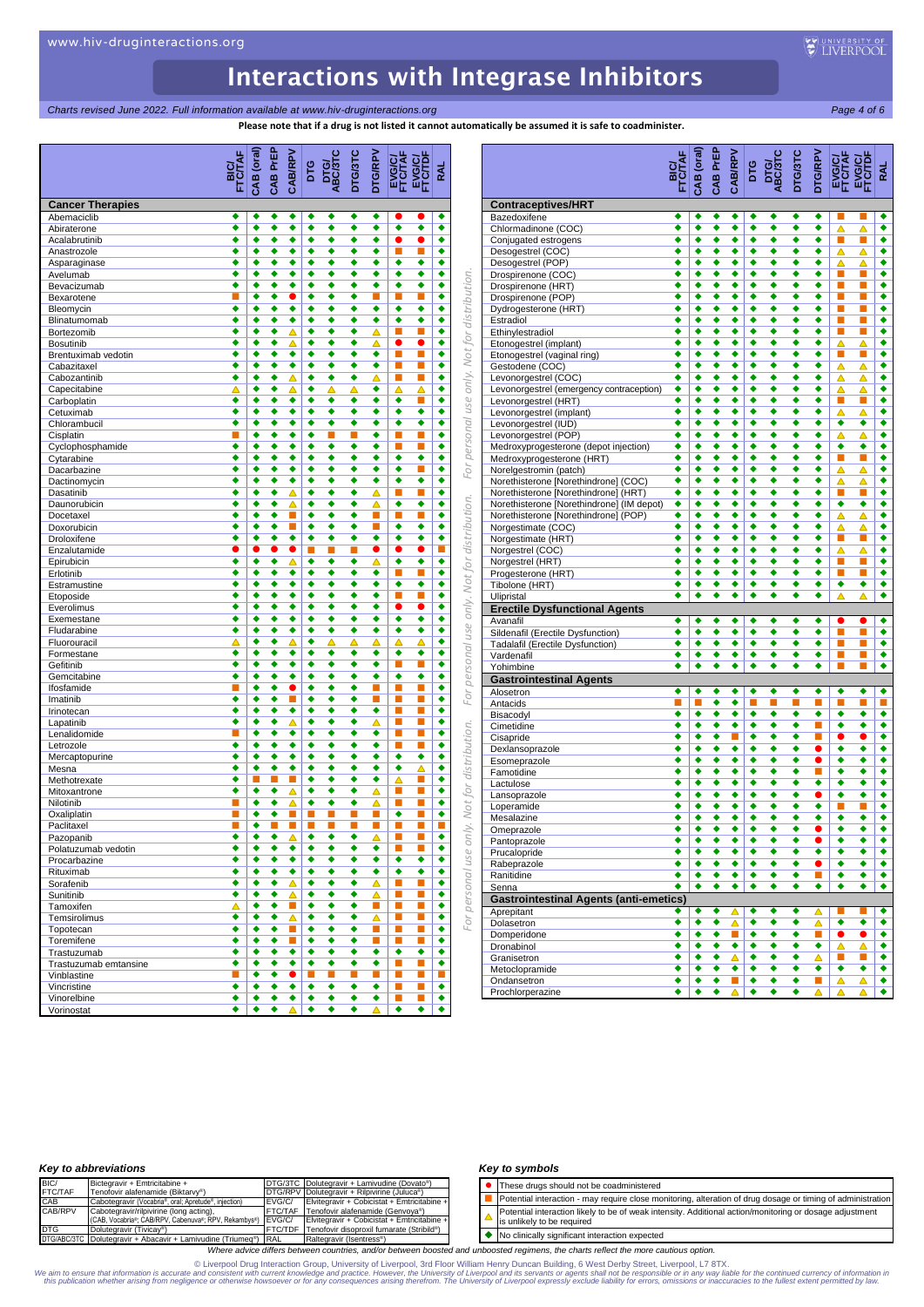*Charts revised June 2022. Full information available at www.hiv-druginteractions.org Page 5 of 6*

**Please note that if a drug is not listed it cannot automatically be assumed it is safe to coadminister.**

UNIVERSITY OF

|                                                               |                      | CAB (oral | CAB PrEP             | CABRPV               | bтG    | DTG/<br>ABC/3TC      | <b>DTG/3TC</b>            | <b>DTG/RPV</b> |                           |                      |                           | 읊                                            |
|---------------------------------------------------------------|----------------------|-----------|----------------------|----------------------|--------|----------------------|---------------------------|----------------|---------------------------|----------------------|---------------------------|----------------------------------------------|
|                                                               | FTC/TA               |           |                      |                      |        |                      |                           |                | EVG/C/<br>FTC/TAF         | EVG/C/<br>FTC/TDF    |                           |                                              |
| <b>Herbals/Supplements/Vitamins</b>                           |                      |           |                      |                      |        |                      |                           |                |                           |                      |                           | <b>Hypertension / Heart Failure Agents</b>   |
| African potato                                                | ш                    | ٠         |                      |                      |        |                      |                           |                |                           | ٠                    |                           | Aliskiren                                    |
| Aloe vera                                                     | ٠                    | ٠         | ٠                    | ٠                    | ٠      | ٠                    | ٠                         | ٠              | ٠                         | ٠                    | ٠                         | Ambrisentan                                  |
| Ascorbic Acid (vitamin C) [alone]                             | ٠                    | ٠         | ٠                    | ٠                    | ٠      | ٠                    | ٠                         | ٠              | $\overline{\bullet}$      | ∙                    | $\overline{\bullet}$      | Amiloride                                    |
| Ascorbic Acid [in multivitamins]                              | ■                    | П         | ٠                    | ٠                    | п      | п                    | ш                         | ▄              | П                         | п                    | П                         | Azilsartan                                   |
| Ashwagandha (Withania somnifera)                              | ٠<br>٠               | ٠<br>٠    | ٠<br>٠               | ٠                    | ٠      | ٠<br>٠               | ٠                         | ٠              | ٠                         | ٠<br>П               | ◆<br>$\overline{\bullet}$ | Benazepril                                   |
| Ayahuasca                                                     | ٠                    | ٠         | ٠                    | Δ<br>٠               | ٠<br>4 | $\overline{\bullet}$ | ٠<br>$\overline{\bullet}$ | Δ<br>٠         | П<br>$\overline{\bullet}$ | $\overline{\bullet}$ | ٠                         | Bendroflumethiazide                          |
| Black cohosh<br>Calcium supplements                           |                      |           | ٠                    | ٠                    | г      | П                    | П                         | п              | П                         | П                    | П                         | Bosentan<br>Candesartan                      |
| Cat's claw (Uncaria tomentosa)                                | ٠                    | ٠         | ٠                    | Δ                    | ٠      | ٠                    | ٠                         | Δ              | П                         | п                    | ٠                         | Captopril                                    |
| Colecalciferol (vitamin D3) [alone]                           | ٠                    | ٠         | ٠                    | ٠                    | ٠      | ∙                    | ٠                         | ٠              | $\overline{\bullet}$      | ٠                    | ٠                         | for distribution.<br>Chlortalidone           |
| Colecalciferol [in multivitamins]                             |                      |           | ٠                    | ٠                    |        | П                    | г                         |                | П                         | п                    | П                         | Cilazapril                                   |
| Cubeb pepper (Piper cubeba)                                   | ٠                    | ٠         | ٠                    | Δ                    | ٠      | ٠                    | ٠                         | ∧              | П                         | п                    | ٠                         | Clonidine                                    |
| Cyanocobalamin [alone]                                        | ٠                    | ٠         | ٠                    | ٠                    | ∙      | ٠                    | ٠                         | ٠              | $\overline{\bullet}$      | ٠                    | ◆                         | Not <sub>1</sub><br>Dopamine                 |
| Cyanocobalamin [in multivitamins]                             | п                    | п         | ٠                    | ٠                    | п      | П                    | ■                         | п              | П                         | п                    | п                         | Doxazosin                                    |
| Echinacea                                                     | $\triangle$          | ٠         | ٠                    | п                    | ٠      | ٠                    | ٠                         | Δ              | ٠                         | ٠                    | ◆                         | use only.<br>Enalapril                       |
| Eucalyptus globulus                                           | ٠                    | ٠         | ٠                    | ٠                    | ٠      | ∙                    | ٠                         | ٠              | $\overline{\bullet}$      | $\overline{\bullet}$ | ∙                         | Eplerenone                                   |
| Ferrous fumarate                                              | п                    | U.        | ٠                    | ٠                    | п      | п                    | П                         | п              | u,                        | L.                   | П                         | Epoprostenol                                 |
| Folic acid [alone]                                            | ٠                    | ٠         | ٠                    | ٠                    | ٠      | ٠                    | ٠                         | ٠              | $\overline{\bullet}$      | ◆                    | ◆                         | Eprosartan                                   |
| Folic acid [in multivitamins]                                 | п                    | п         | ٠                    | ٠                    | п      | п                    | п                         | п              | П                         | П                    | П                         | personal<br>Fosinopril                       |
| Garlic                                                        |                      | ٠         | ٠                    | ٠                    |        | П                    | П                         | п              | П                         | П                    | $\overline{\bullet}$      | Furosemide                                   |
| Ginger (Zinigiber officinale)                                 | $\overline{\bullet}$ | ٠         | ٠<br>٠               | Δ                    | ٠      | ◆                    | ٠                         | Δ              | ◆<br>$\overline{\bullet}$ | ◆                    | ◆                         | Hydralazine                                  |
| Ginkgo biloba                                                 | Δ                    | ٠         |                      | ●                    | Δ      | Δ                    | Δ                         | Δ              |                           | ٠                    | $\overline{\bullet}$      | Hydrochlorothiazide                          |
| Ginseng (P. ginseng, P. quinquefolius)                        | ٠<br>٠               | ٠<br>٠    | ٠<br>٠               | ٠<br>٠               | ٠<br>٠ | ٠<br>٠               | ٠<br>٠                    | ٠<br>٠         | ٠<br>٠                    | ٠<br>٠               | ٠<br>٠                    | For<br><b>Iloprost</b>                       |
| Goldenseal root (Hydrastis canadensis)<br>Grapefruit juice    | ٠                    | ٠         | ٠                    | ٠                    | 4      | ٠                    | ٠                         | Δ              | ٠                         | ٠                    | ◆                         | Indapamide<br>Irbesartan                     |
| Green tea extracts (Camellia sinensis)                        | Λ                    | ٠         | ٠                    | ٠                    | ٠      | ٠                    | ٠                         | ٠              | Δ                         | Δ                    | $\overline{\bullet}$      | Isosorbide dinitrate                         |
| Guggulsterone                                                 | п                    | ٠         | ٠                    | п                    | ٠      | ۵                    | ٠                         | п              | П                         | m.                   | $\overline{\bullet}$      | Ivabradine                                   |
| Hops (Humulus lupulus)                                        | п                    | ٠         | ٠                    | п                    | г      | п                    | П                         | п              | П                         | П                    | $\overline{\bullet}$      | Labetalol                                    |
| Inula racemosa                                                | ٠                    | ٠         | ٠                    | Δ                    | ٠      | ٠                    | ٠                         | Δ              | ٠                         | ٠                    | ◆                         | Lacidipine                                   |
| Iodine [alone]                                                | ٠                    | ٠         | ٠                    | ٠                    | ٠      | ٠                    | ٠                         | ٠              | ٠                         | ◆                    | ٠                         | only. Not for distribution.<br>Lercanidipine |
| Iodine [in multivitamins]                                     | ■                    | г         | $\overline{\bullet}$ | $\overline{\bullet}$ | г      | П                    | П                         | П              | П                         | П                    | П                         | Lisinopril                                   |
| Iron supplements (injection/infusion)                         | ٠                    | ٠         | ٠                    | ٠                    | ٠      | ٠                    | ٠                         | ٠              | $\overline{\bullet}$      | ٠                    | ◆                         | Losartan                                     |
| Iron supplements (oral)                                       | п                    | П         | ٠                    | ٠                    | г      | П                    | П                         | п              | П                         | П                    | П                         | Macitentan                                   |
| Liquorice (Glycyrrhiza glabra)                                | Δ                    | ٠         | ٠                    | п                    | Δ      | △                    | Δ                         | Δ              | Δ                         | П                    | ٠                         | Methyldopa                                   |
| Magnesium supplements                                         | $\blacksquare$       |           | ٠                    | ٠                    | п      | П                    | П                         |                | П                         | $\blacksquare$       | L.                        | Metolazone                                   |
| Malabar nut tree                                              | п                    | ٠         |                      | ×                    | H.     | п                    | П                         | ■              | П                         | п                    | п                         | Midodrine                                    |
| Menthol                                                       | ٠                    | ٠         | ٠                    | Δ                    | ٠      | ٠                    | ٠                         | Δ              | ٠                         | ٠                    | ٠                         | <b>USe</b><br>Moxonidine                     |
| Milk thistle (silymarin)                                      | ٠<br>٠               | ٠<br>٠    | ٠<br>٠               | ٠<br>٠               | ٠<br>٠ | ٠<br>٠               | ٠<br>٠                    | ٠<br>٠         | ٠<br>٠                    | ٠<br>٠               | $\overline{\bullet}$<br>٠ | Olmesartan<br>personal                       |
| Mucuna pruriens                                               | п                    | п         | ٠                    | ٠                    | г      | п                    | П                         | ■              | П                         | П                    | П                         | Perindopril                                  |
| Multivitamins<br>Nicotinamide [alone]                         | ٠                    | ٠         | ٠                    | ٠                    | ٠      | ٠                    | ٠                         | ٠              | ٠                         | ٠                    | ٠                         | Prazosin<br>Quinapril                        |
| Nicotinamide [in multivitamins]                               |                      | П         | ٠                    | ٠                    | п      | п                    | П                         |                | П                         | п                    | П                         | Ramipril                                     |
| Phytomenadione (vitamin K) [alone]                            | ∙                    | ٠         | ∙                    | ◆                    | ∙      | ∙                    | $\overline{\bullet}$      | ∙              | $\overline{\bullet}$      | ◆                    | $\overline{\bullet}$      | For<br>Ranolazine                            |
| Phytomenadione [in multivitamins]                             | ■                    | г         | ٠                    | ٠                    | п      | п                    | П                         | ■              | П                         | п                    | П                         | Riociauat                                    |
| Pyridoxine (vitamin B6) [alone]                               | ٠                    | ٠         | ٠                    | ٠                    | ۵      | ٠                    | ٠                         | ٠              | ◆                         | ٠                    | ◆                         | Sacubitril                                   |
| Pyridoxine [in multivitamins]                                 | п                    | г         | ٠                    | ∙                    | г      | П                    | П                         | ■              | П                         | П                    | П                         | Selexipag                                    |
| Quercetin                                                     | ٠                    | ٠         | ٠                    | Δ                    | ٠      | ٠                    | ٠                         | Δ              | ٠                         | ٠                    | $\overline{\bullet}$      | Sildenafil (PAH)                             |
| Red yeast rice                                                | ٠                    | ٠         | ٠                    | ٠                    | ٠      | ٠                    | ٠                         | ٠              | $\bullet$                 | $\bullet$            | ◆                         | Sodium nitroprusside                         |
| Retinol (vitamin A) [alone]                                   | ٠                    | ٠         | ٠                    | ٠                    | ٠      | ٠                    | ٠                         | ٠              | ٠                         | ٠                    | $\overline{\bullet}$      | Spironolactone                               |
| Retinol (vitamin A) [in multivitamins]                        |                      | г         | ٠                    | ٠                    | г      | П                    | П                         | п              | П                         | п                    | П                         | Tadalafil (PAH)                              |
| Riboflavin (vitamin B2) [alone]                               | ٠                    | ٠         | ٠                    | ٠                    | ٠      | ٠                    | ٠                         | ٠              | ٠                         | ٠                    | ◆                         | Telmisartan                                  |
| Riboflavin [in multivitamins]                                 | п                    | П         | ٠                    | ٠                    | г      | п                    | П                         | ш              | П                         | П                    | П                         | Terazosin                                    |
| Saw palmetto (Serenoa repens)                                 | ٠                    | ٠         | ٠                    | ٠                    | ٠      | ٠                    | ٠                         | ٠              | ٠                         | ٠                    | ٠                         | only. Not for distribution.<br>Torasemide    |
| Seville orange juice                                          | ٠                    | ٠         | ٠                    | ٠<br>Ō               | ٠<br>г | ٠                    | ٠<br>г                    | Δ              | ٠                         | ٠                    | $\overline{\bullet}$      | Trandolapril                                 |
| St John's Wort                                                |                      | ٠         |                      |                      |        | Г                    |                           | ●              | $\overline{\bullet}$      | $\overline{\bullet}$ | П<br>$\overline{\bullet}$ | Treprostinil                                 |
| Thiamine (vitamin B1) [alone]                                 | ٠<br>п               | ٠<br>г    | ٠<br>٠               | ٠<br>٠               | ٠<br>п | ٠<br>п               | ٠<br>п                    | ٠<br>п         | ٠<br>П                    | ٠<br>п               | П                         | Triamterene                                  |
| Thiamine [in multivitamins]<br>Tocopherol (vitamin E) [alone] | ٠                    | ٠         | ٠                    | ٠                    | ٠      | ٠                    | ٠                         | ▲              | $\overline{\bullet}$      | ٠                    | $\overline{\bullet}$      | personal use<br>Valsartan<br>Xipamide        |
| Tocopherol (vitamin E) [in multivitamins]                     | п                    | г         | ٠                    | ٠                    | п      | п                    | п                         | п              | П                         | п                    | $\mathbb{R}^n$            |                                              |
| Turmeric (Curcuma longa)                                      | Δ                    | ٠         | ٠                    | ٠                    | ٠      | ٠                    | ٠                         | ٠              | Δ                         | Δ                    | ٠                         | <b>Illicit/Recreational</b><br>Alcohol       |
| Valerian                                                      | ٠                    | ٠         | ٠                    | ٠                    | ∙      | ∙                    | ٠                         | ٠              | $\overline{\bullet}$      | ٠                    | ∙                         | Amphetamine                                  |
|                                                               |                      |           |                      |                      |        |                      |                           |                |                           |                      |                           | ò<br>Cannabis                                |
|                                                               |                      |           |                      |                      |        |                      |                           |                |                           |                      |                           |                                              |

|                                            |        | CAB (oral | CAB PrEP             | CAB/RPV        | bтc    |        | <b>DTG/3TC</b> | <b>DTG/RPV</b> |                             |                | ₹                         |
|--------------------------------------------|--------|-----------|----------------------|----------------|--------|--------|----------------|----------------|-----------------------------|----------------|---------------------------|
| <b>Hypertension / Heart Failure Agents</b> |        |           |                      |                |        |        |                |                |                             |                |                           |
| Aliskiren                                  | ٠      | ٠         | ٠                    | ٠              | ٠      |        | ٠              | ٠              |                             |                | ٠                         |
| Ambrisentan<br>Amiloride                   | ٠<br>٠ | ٠<br>٠    | ٠<br>٠               | ٠<br>٠         | ٠<br>Δ | ٠<br>Δ | ٠<br>Δ         | ٠<br>Δ         | ٠<br>٠                      | ٠<br>٠         | ٠<br>٠                    |
| Azilsartan                                 | ٠      | ٠         | ٠                    | ٠              | ٠      | ٠      | ٠              | ٠              | △                           | △              | ٠                         |
| Benazepril                                 | ٠      |           | ٠                    | ٠              | ٠      | ٠      | ٠              | ٠              | ٠                           | ٠              | ٠                         |
| Bendroflumethiazide                        | ٠      | ٠         | ٠                    | ٠              | ٠      | ٠      | ٠              | ٠              | ٠                           | ٠              | ٠                         |
| Bosentan                                   | ٠      | ٠         | ٠<br>٠               | $\bullet$<br>٠ | Δ<br>٠ | Δ<br>٠ | Δ<br>٠         | ù.<br>٠        | п<br>٠                      | i.<br>٠        | ٠<br>◆                    |
| Candesartan<br>Captopril                   | ٠      | ٠         | ٠                    | ٠              | ٠      | ٠      | ٠              | ٠              | ٠                           | ٠              | ٠                         |
| Chlortalidone                              | ٠      | ٠         | ٠                    | ٠              | ٠      | ٠      | ٠              | ٠              | ٠                           | ٠              | ٠                         |
| Cilazapril                                 | ٠      | ٠         | ٠                    | ٠              | ٠      | ٠      | ٠              | ٠              | ٠                           | ٠              | ٠                         |
| Clonidine                                  | ٠      | ٠         | ٠                    | ٠              | ٠      | ٠      | ٠              | ٠              | ٠                           | ٠              | ٠                         |
| Dopamine                                   | ٠      | ٠         | ٠                    | ٠              | ٠      | ٠      | ٠              | ٠              | ٠                           | ٠              | ٠                         |
| Doxazosin                                  | ٠<br>٠ | ٠<br>٠    | ٠<br>٠               | ٠<br>٠         | ٠<br>٠ | ٠<br>٠ | ٠<br>٠         | ٠<br>٠         | ■<br>٠                      | п<br>٠         | ٠<br>٠                    |
| Enalapril<br>Eplerenone                    | ٠      | ٠         | ٠                    | ٠              | ٠      | ٠      | ٠              | ٠              | 0                           | Ò              | $\overline{\bullet}$      |
| Epoprostenol                               | ٠      | ٠         | ٠                    | ٠              | ٠      | ٠      | ٠              | ٠              | ٠                           | ٠              | ٠                         |
| Eprosartan                                 | ٠      | ٠         | ٠                    | ٠              | ٠      | ٠      | ٠              | ٠              | ٠                           | ٠              | ٠                         |
| Fosinopril                                 | ٠      | ٠         | ٠                    | ٠              | ٠      | ٠      | ٠              | ٠              | ٠                           | ٠              | ٠                         |
| Furosemide                                 | ٠      | ٠         | ٠                    | ٠              | ٠      | ٠      | ٠              | ٠              | ٠                           | Δ              | ٠                         |
| Hydralazine                                | ٠      | ٠         | ٠                    | ٠              | ٠      | ٠      | ٠              | ٠              | ٠                           | $\blacksquare$ | ٠                         |
| Hydrochlorothiazide<br>lloprost            | ٠<br>٠ | ٠         | ٠<br>٠               | ٠<br>٠         | ٠<br>٠ | ٠<br>٠ | ٠<br>٠         | ٠<br>٠         | ٠<br>٠                      | ٠<br>٠         | ٠<br>٠                    |
| Indapamide                                 | ٠      | ٠         | ٠                    | ٠              | ٠      | ٠      | ٠              | ٠              | п                           | п              | ٠                         |
| Irbesartan                                 | ٠      | ٠         | ٠                    | ٠              | ٠      | ٠      | ٠              | ٠              | Δ                           | Δ              | ٠                         |
| Isosorbide dinitrate                       | ٠      | ٠         | ٠                    | ٠              | ٠      | ٠      | ٠              | ٠              | п                           | ×              | ٠                         |
| Ivabradine                                 | ٠      | ٠         | ٠                    | Δ              | ٠      | ٠      | ٠              | Δ              |                             |                | ٠                         |
| Labetalol                                  | ٠      | ٠         | ٠                    | ٠              | ٠      | ٠      | ٠              | ٠              | ٠                           | ٠              | ٠                         |
| Lacidipine                                 | ٠      | ٠         | ٠                    | Δ              | ٠      | ٠      | ٠              | ▵              | ■                           | П              | ٠                         |
| Lercanidipine<br>Lisinopril                | ٠<br>٠ | ٠<br>٠    | ٠<br>٠               | ٠<br>٠         | ٠<br>٠ | ٠<br>٠ | ٠<br>٠         | ٠<br>٠         | $\bullet$<br>٠              | $\bullet$<br>٠ | ٠<br>$\overline{\bullet}$ |
| Losartan                                   | ٠      | ٠         | ٠                    | ٠              | ٠      | ٠      | ٠              | ٠              | △                           | Δ              | ٠                         |
| Macitentan                                 | ٠      | ٠         | ٠                    | ٠              | ٠      | ٠      | ٠              | ٠              | П                           | п              | ٠                         |
| Methyldopa                                 | ٠      | ٠         | ٠                    | ٠              | ٠      | ٠      | ٠              | ٠              | ٠                           | ٠              | ٠                         |
| Metolazone                                 | ٠      | ٠         | ٠                    | ٠              | ٠      | ٠      | ٠              | ٠              | ٠                           | ٠              | ∙                         |
| Midodrine                                  | ٠      | ٠         | ٠<br>٠               | ٠<br>٠         | ٠<br>٠ | ٠<br>٠ | ٠              | ٠              | △<br>٠                      | Δ<br>Δ         | ٠<br>٠                    |
| Moxonidine<br>Olmesartan                   | ٠<br>٠ | ٠         | ٠                    | ٠              | ٠      | ٠      | ٠<br>٠         | ٠<br>٠         | ٠                           | ٠              | ٠                         |
| Perindopril                                | ٠      | ٠         | ٠                    | ٠              | ٠      | ٠      | ٠              | ٠              | ٠                           | ٠              | ٠                         |
| Prazosin                                   | ٠      | ٠         | ٠                    | ٠              | ٠      | ٠      | ٠              | ٠              | ■                           | п              | ٠                         |
| Quinapril                                  | ٠      | ٠         | ٠                    | ٠              | ٠      | ٠      | ٠              | ٠              | ٠                           | ٠              | ٠                         |
| Ramipril                                   | ٠      | ٠         | ٠                    | ٠              | ٠      | ٠      | ٠              | ٠              | ٠                           | ٠              | ٠                         |
| Ranolazine                                 | П<br>٠ | ٠<br>٠    | ٠<br>٠               | Δ<br>٠         | ٠<br>٠ | ٠<br>٠ | ٠<br>٠         | Δ<br>٠         | $\bullet$<br>■              | $\bullet$<br>п | ٠<br>٠                    |
| Riociguat<br>Sacubitril                    | ٠      | ٠         | ٠                    | ٠              | ٠      | ٠      | ٠              | ٠              | ٠                           | △              | ٠                         |
| Selexipag                                  | ٠      | ٠         | ٠                    | ٠              | ٠      | ٠      | ٠              | ٠              | ٠                           | ٠              | ٠                         |
| Sildenafil (PAH)                           | ٠      | ٠         | ٠                    | ٠              | ٠      | ٠      | ٠              | ٠              | $\bullet$                   | $\bullet$      | ٠                         |
| Sodium nitroprusside                       | ٠      | ٠         | ٠                    | ٠              | ٠      | ٠      | ٠              | ٠              | ٠                           | ٠              | ٠                         |
| Spironolactone                             | ٠      | ٠         | ٠                    | ٠              | ٠      | ٠      | ٠              | ٠              | ٠                           | ٠              | ٠                         |
| Tadalafil (PAH)                            | ٠      | ٠         | ٠                    | ٠              | ٠      | ٠      | ٠              | ٠              | п                           | i.             | ٠                         |
| Telmisartan<br>Terazosin                   | ٠<br>٠ | ٠         | ٠<br>٠               | ٠<br>٠         | ٠      | ٠      | ٠<br>٠         | ٠<br>٠         | ٠<br>П                      | ٠<br>п         | ٠<br>٠                    |
| Torasemide                                 | ٠      | ٠         | ٠                    | ٠              | ٠      | ٠      | ٠              | ٠              | △                           | Δ              | ٠                         |
| Trandolapril                               | ٠      | ٠         | ٠                    | ٠              | ٠      | ٠      | ٠              | ٠              | ٠                           | ٠              | ٠                         |
| Treprostinil                               | ٠      | ٠         | $\overline{\bullet}$ | ٠              |        | ٠      | ٠              | ٠              | ٠                           | ٠              | ◆                         |
| Triamterene                                |        |           |                      |                |        |        |                |                |                             |                | ٠                         |
| Valsartan                                  | ٠      | ٠         | ٠                    | ٠              | ٠      | ٠      | ٠              | ٠              | ٠                           | ٠              | ٠<br>٠                    |
| Xipamide<br><b>Illicit/Recreational</b>    | ٠      | ٠         | ٠                    | ٠              | ٠      | ٠      | ٠              | ٠              | ٠                           | ٠              |                           |
| Alcohol                                    | ٠      | ٠         | ٠                    | ٠              | ٠      | ٠      | ٠              | ٠              | ٠                           | ٠              | ٠                         |
| Amphetamine                                | ٠      | ٠         | ٠                    | ٠              | ٠      | ٠      | ٠              | ٠              | $\mathcal{L}_{\mathcal{A}}$ | <b>I</b>       | ٠                         |
| Cannabis                                   | ٠      | ٠         | ٠                    | ٠              | ٠      | ٠      | ٠              | ٠              | Δ                           | Δ              | ٠                         |
| Cocaine                                    | ٠      | ٠         | ٠                    | ш              | ٠      | ٠      | ٠              | ш              | $\mathbf{r}$                | ш              | ٠                         |
| Ecstasy (MDMA)                             | ٠      |           | ٠                    | ٠              | ٠      | ٠      | ٠              | ٠              | $\mathcal{L}_{\mathcal{A}}$ | Т.             | ٠                         |
| GHB (Gamma-hydroxybutyrate)                | ٠      | ٠         | ٠                    | ٠              | ٠      | ٠      | ٠              | ٠              | ٠                           | ٠              | ٠                         |
| Heroin<br>LSD (Lysergic acid diethylamide) | ٠<br>٠ | ٠<br>٠    | ٠<br>٠               | ٠<br>٠         | ٠<br>٠ | ٠<br>٠ | ٠<br>٠         | ٠<br>٠         | $\mathbb{R}^n$<br>ш,        | Т.<br><b>I</b> | ٠<br>٠                    |
| Mephedrone                                 | ٠      | ٠         | ٠                    | ٠              | ٠      | ٠      | ٠              | ٠              | $\mathcal{L}_{\mathcal{A}}$ | <b>I</b>       | ٠                         |
| Methamphetamine                            | ٠      | ٠         | ٠                    | ٠              | ٠      | ٠      | ٠              | ٠              | $\mathcal{L}_{\mathcal{A}}$ | Т.             | ٠                         |
| Phencyclidine (PCP)                        | ٠      | ٠         | ٠                    | ٠              | ٠      | ٠      | ٠              | ٠              | $\mathcal{L}_{\mathcal{A}}$ | п              | ٠                         |
| Poppers (Amyl nitrate)                     | ٠      | ٠         | ٠                    | ٠              | ٠      | ٠      | ٠              | ٠              | ٠                           | ٠              | ٠                         |

### *Key to abbreviations*

| BIC/           | Bictegravir + Emtricitabine +                                                               |        | DTG/3TC Dolutegravir + Lamivudine (Dovato®)               |
|----------------|---------------------------------------------------------------------------------------------|--------|-----------------------------------------------------------|
| <b>FTC/TAF</b> | Tenofovir alafenamide (Biktarvv®)                                                           |        | DTG/RPV Dolutegravir + Rilpivirine (Juluca <sup>®</sup> ) |
| CAB            | Cabotegravir (Vocabria®, oral; Apretude®, injection)                                        | EVG/C/ | Elvitegravir + Cobicistat + Emtricitabine +               |
| CAB/RPV        | Cabotegravir/rilpivirine (long acting),                                                     |        | FTC/TAF Tenofovir alafenamide (Genvoya <sup>®</sup> )     |
|                | (CAB, Vocabria <sup>®</sup> ; CAB/RPV, Cabenuva <sup>®</sup> ; RPV, Rekambys <sup>®</sup> ) | EVG/C/ | Elvitegravir + Cobicistat + Emtricitabine +               |
| <b>DTG</b>     | Dolutegravir (Tivicav <sup>®</sup> )                                                        |        | FTC/TDF Tenofovir disoproxil fumarate (Stribild®)         |
|                | DTG/ABC/3TC Dolutegravir + Abacavir + Lamivudine (Triumeg <sup>®)</sup> RAL                 |        | Raltegravir (Isentress <sup>®</sup> )                     |

#### *Key to symbols*

⚫ These drugs should not be coadministered

- Potential interaction may require close monitoring, alteration of drug dosage or timing of administration
- Potential interaction likely to be of weak intensity. Additional action/monitoring or dosage adjustment  $\Delta$ is unlikely to be required
- ◆ No clinically significant interaction expected

*Where advice differs between countries, and/or between boosted and unboosted regimens, the charts reflect the more cautious option.*